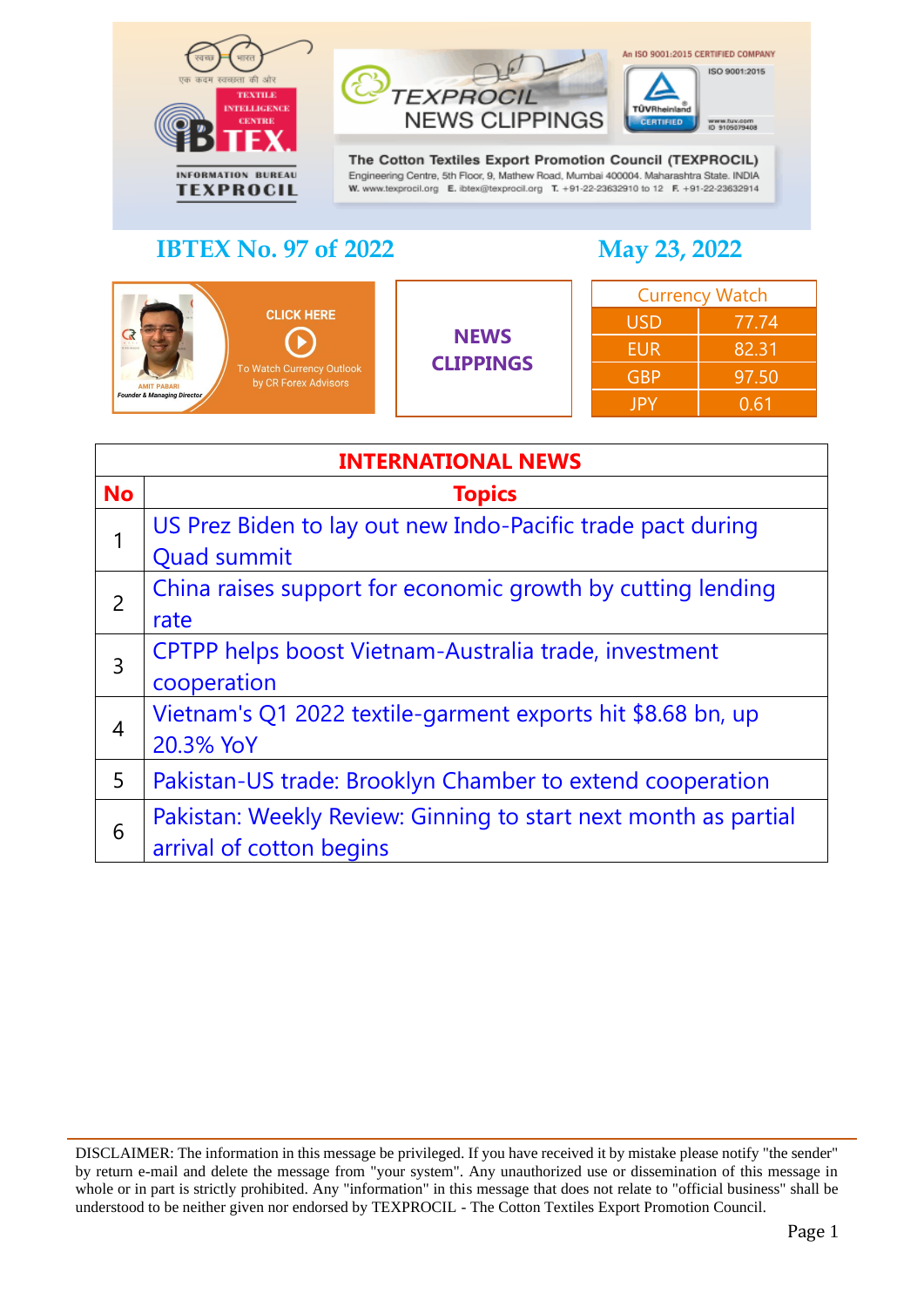| <b>NATIONAL NEWS</b> |                                                                  |  |
|----------------------|------------------------------------------------------------------|--|
| <b>No</b>            | <b>Topics</b>                                                    |  |
| 1                    | Piyush Goyal To Visit UK 26-27 May for Review Of FTA Talks       |  |
|                      | <b>With Government And Businesses</b>                            |  |
| $\overline{2}$       | Sudden change in market mix reflects India's increased export    |  |
|                      | prowess                                                          |  |
| $\overline{3}$       | USD 5 trillion economy: The curious case of India's rise to the  |  |
|                      | top 5                                                            |  |
| $\overline{4}$       | Taxpayers can claim refund of IGST on ocean freight, experts say |  |
|                      | on SC ruling                                                     |  |
| 5                    | GST Council may consider modification in monthly tax payment     |  |
|                      | form for better ITC reporting                                    |  |
| 6                    | Denim makers embrace blends as cotton prices soar                |  |
| $\overline{7}$       | Panipat textile exports down 60%, courtesy Ukraine war, rise in  |  |
|                      | yarn prices                                                      |  |
| 8                    | Cotton prices high, garment-makers diversify in Punjab           |  |
| 9                    | Industries welcome reduction in duties on raw materials          |  |
| 10                   | Punjab govt to acquire 250 acres, hold demand survey for mega    |  |
|                      | textile park                                                     |  |
| 11                   | Spinning units in Coimbatore to stop cotton procurement          |  |
| 12                   | Textile manufacturers' strike shuts 1.5L power loom units        |  |
| 13                   | What is fast fashion and is it a cause for concern?              |  |

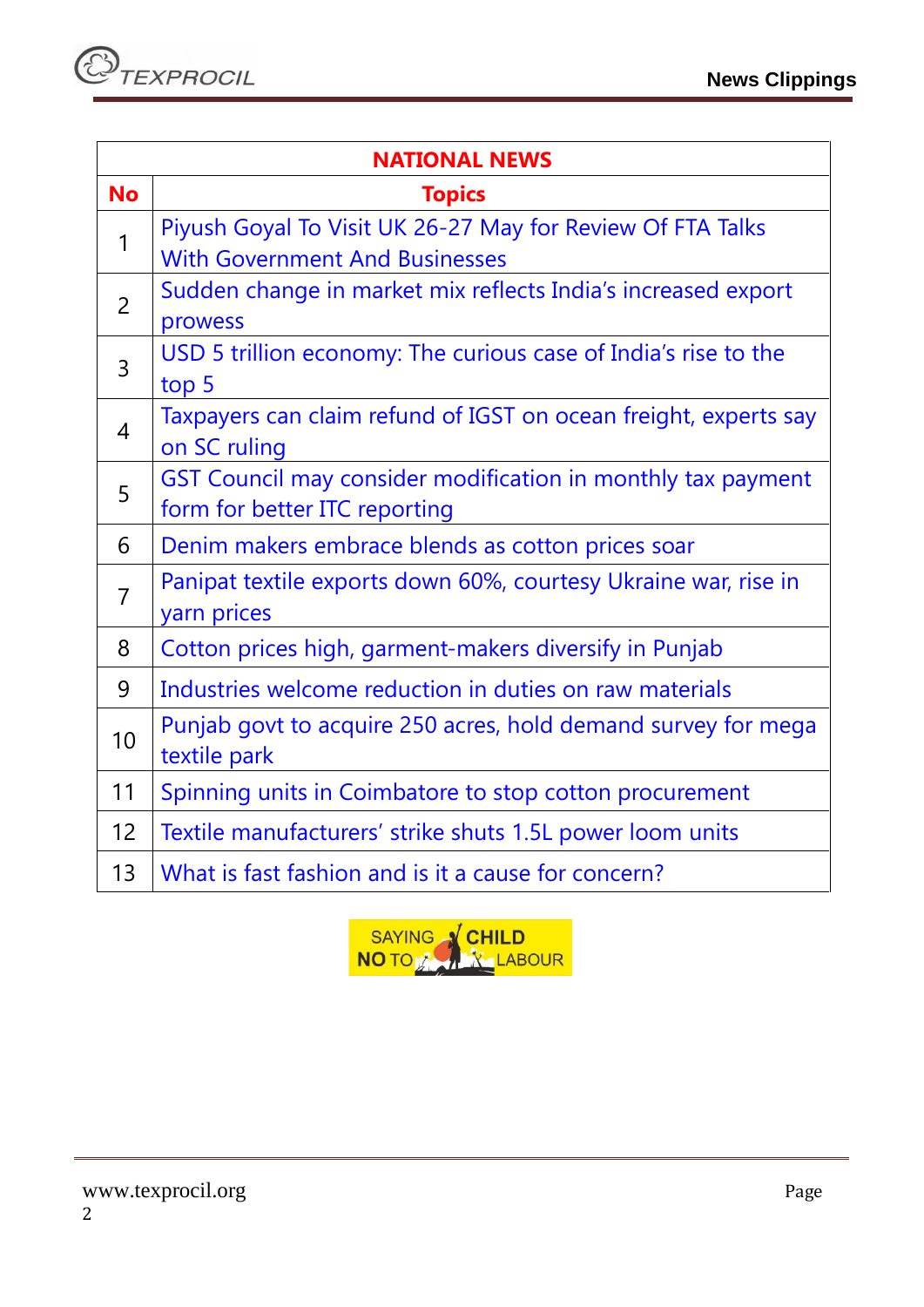# **INTERNATIONAL NEWS**

# <span id="page-2-0"></span>**US Prez Biden to lay out new Indo-Pacific trade pact during Quad summit**

President Joe Biden on Monday is set to launch a new Indo-Pacific trade pact designed to signal US dedication to the region and address the need for stability in commerce after the chaos caused by the pandemic and Russia's invasion of Ukraine.

The White House says the new Indo-Pacific Economic Framework will help the United States and Asian economies work more closely on issues including supply chains, digital trade, clean energy, worker protections and anticorruption efforts.

The details still need to be negotiated among the member countries, making it difficult for the administration to say how this framework can fulfill the promise of helping US workers and businesses while also meeting global needs.

Countries signing on to the framework were to be announced Monday during Biden's visit to Tokyo for talks with Prime Minister Fumio Kishida. It's the latest step by the Biden administration to try to preserve and broaden US influence in a region that until recently looked to be under the growing sway of China.

Biden is in the midst of a five-day visit to South Korea and Japan the first trip to Asia of his presidency that wraps on Tuesday. The White House announced plans to build the economic framework in October as a replacement for the Trans-Pacific Partnership, which the US dropped out of in 2017 under then-President Donald Trump.

The new pact comes at a moment when the administration believes it has the edge in its competition with Beijing. Bloomberg Economics published a report last week projecting U.S. GDP growth at about 2.8 per cent in 2022 compared to 2 per cent for China, which has been trying to contain the coronavirus through strict lockdowns while also dealing with a property bust.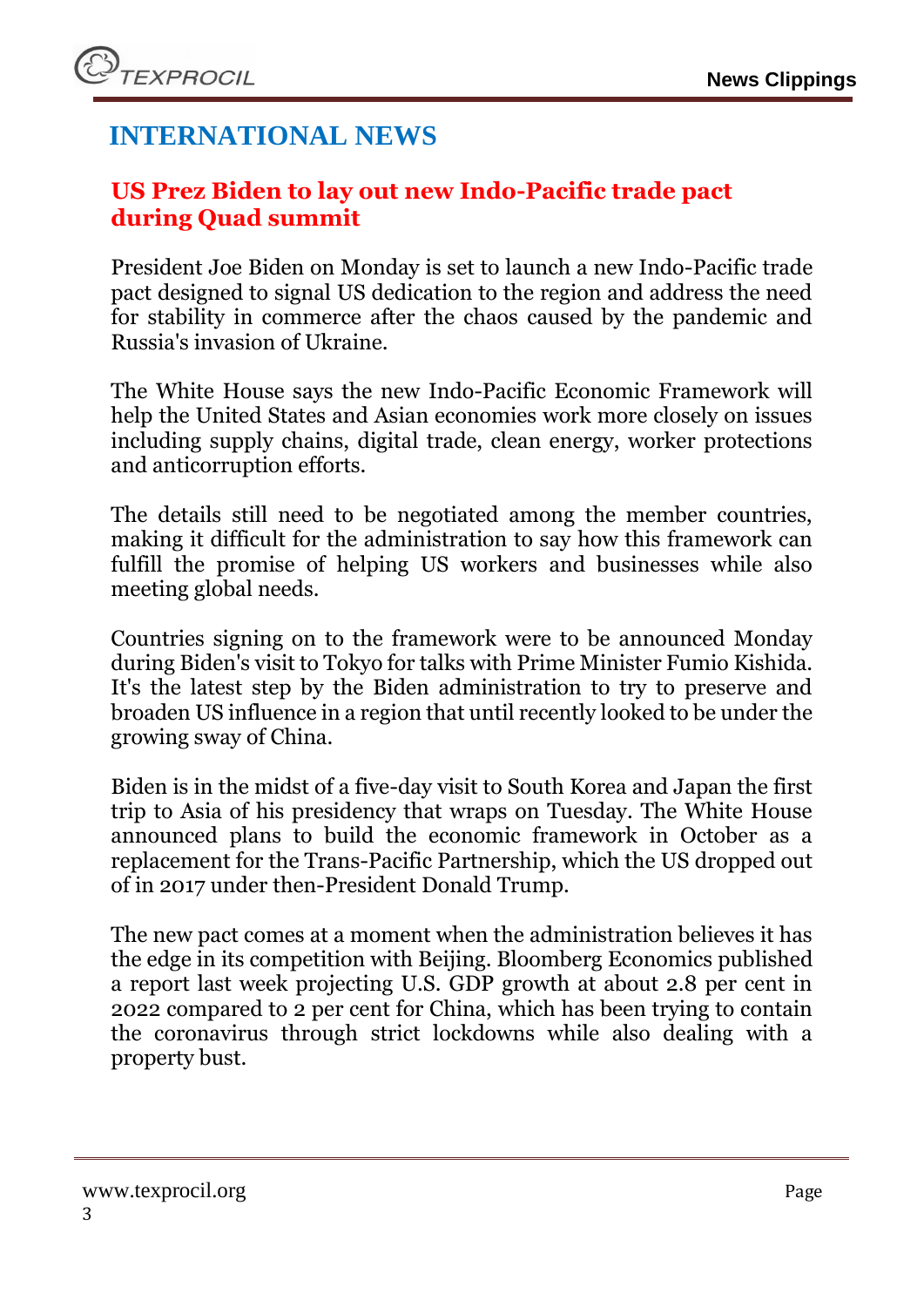The slowdown has undermined assumptions that China would automatically supplant the US as the world's leading economy.

"The fact that the United States will grow faster than China this year, for the first time since 1976, is a quite striking example of how countries in this region should be looking at the question of trends and trajectories," said White House national security adviser Jake Sullivan.

Critics say the framework has gaping shortcomings. It doesn't offer incentives to prospective partners by lowering tariffs or provide signatories with greater access to US markets. Those limitations may not make the US framework an attractive alternative to the Trans-Pacific Partnership, which still moved forward after the US bailed out. China, the largest trading partner for many in the region, is also seeking to join TPP.

"I think a lot of partners are going to look at that list and say: That's a good list of issues. I'm happy to be involved,'" said Matthew Goodman, a former director for international economics on the National Security Council during President Barack Obama's administration. But he said they also may ask, "Are we going to get any tangible benefits out of participating in this framework?

It is possible for countries to be part of both trade deals.

Biden was scheduled to visit Emperor Naruhito of Japan at Naruhito's residence on the grounds of the Imperial Palace on Monday before diving into wide-ranging talks with Kishida about trade, Russia's invasion of Ukraine, the North Korean nuclear threat, the two countries' COVID-19 responses and more.

Kishida and Biden will also meet with families of Japanese citizens abducted by North Korea decades ago. The Japanese premier took office last fall and is looking to strengthen ties with the US and build a personal relationship with Biden. He'll host the president at a restaurant for dinner.

The launch of the Indo-Pacific Economic Framework, also known as IPEF, has been billed by the White House as one of the bigger moments of Biden's Asia trip and of his ongoing effort to bolster ties with Pacific allies. Through it all, administration officials have kept a close eye on China's growing economic and military might in the region.

**TEXPROCIL**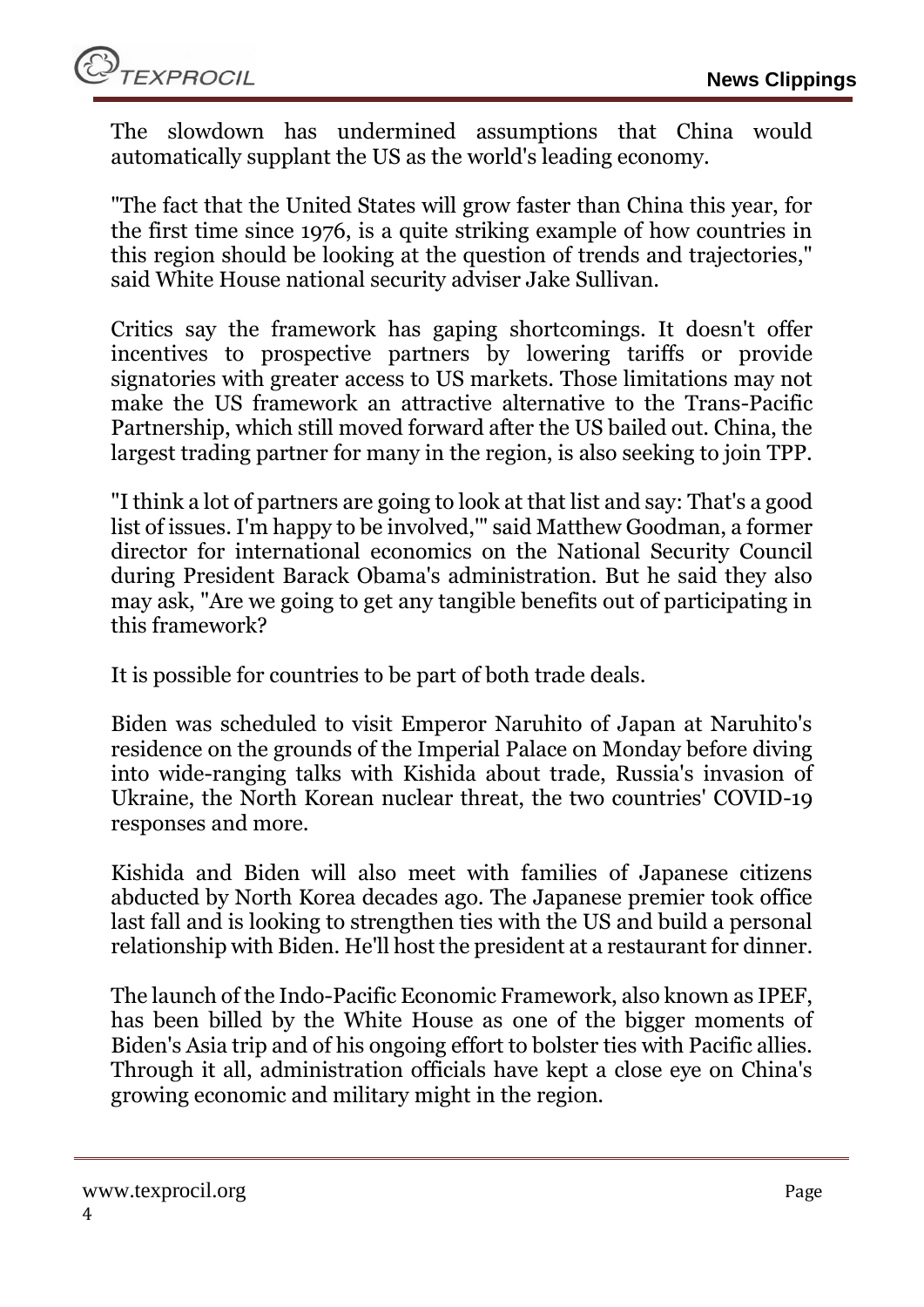In September the U.S. announced a new partnership with Australia and Britain called AUKUS that is aimed and deepening security, diplomatic and defense cooperation in the Asia-Pacific region. Through that AUKUS partnership, Australia will purchase nuclear-powered submarines, and the U.S. is to increase rotational force deployments to Australia.

The U.S. president has also devoted great attention to the informal alliance known as the Quad, formed during the response to the 2004 Indian Ocean tsunami that killed some 230,000 people. Biden and fellow leaders from the alliance, which also includes Australia, India and Japan, are set to gather in Tokyo for their second in-person meeting in less than a year. The leaders have also held two video calls since Biden took office.

And earlier this month, Biden gathered representatives from nine of the 10 members of the Association of Southeast Asian Nations in Washington for a summit, the first ever by the organization in the US capital. Biden announced at the summit the US would invest some USD 150 million in clean energy and infrastructure initiatives in ASEAN nations.

Sullivan confirmed on Sunday that Taiwan which had sought membership in the IPEF framework isn't among the governments that will be included. Participation of the self-ruled island of Taiwan, which China claims as its own, would have irked Beijing. Sullivan said the US wants to deepen its economic partnership with Taiwan, including on high technology issues and semiconductor supply on a one-to-one basis.

Biden will wrap up his five days in Asia on Tuesday with the Quad meeting and one-on-one talks with India's Prime Minister Narendra Modi and Australia's newly elected prime minister, Anthony Albanese.

The centre-left leader of the Australian Labor Party this weekend defeated incumbent Scott Morrison and ended nine years of conservative rule.

Modi, leader of the world's biggest democracy, has declined to join the US and other allies in levying sanctions against Russia over the invasion of Ukraine. In a video call last month, Biden asked Modi not to accelerate its purchase of Russian oil.

<span id="page-4-0"></span>Source: business-standard.com– May 23, 2022

**\*\*\*\*\*\*\*\*\*\*\*\*\*\*\*\*\***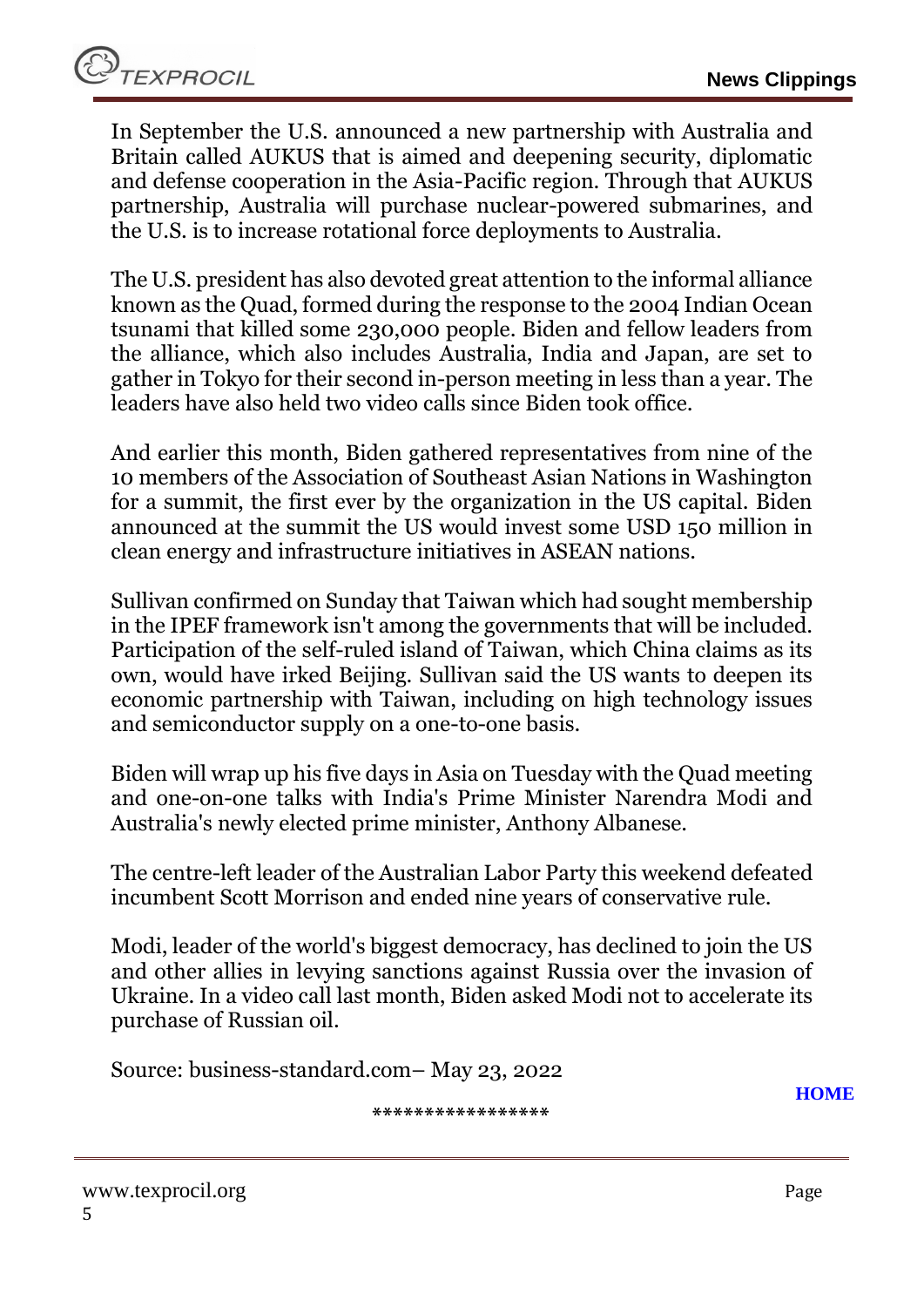# **China raises support for economic growth by cutting lending rate**

China recently cut the market-based benchmark lending rate to shore up the economy. The over-five-year loan prime rate (LPR), on which many lenders base their mortgage rates, fell by 15 basis points to 4.45 per cent, said the National Interbank Funding Centre. This is the largest reduction in such rate since the country revamped the LPR mechanism in 2019.

The one-year LPR stood at 3.7 per cent, unchanged from one month earlier, an official news agency reported.

The monthly-released data is a pricing reference rate for banks and is based on rates of the central bank's open market operations, especially the medium-term lending facility rate.

The latest rate cut followed a recent move to allow commercial banks to reduce the lower limit of interest rates on home loans by 20 basis points for first-home buyers, based on the LPR.

China's real estate sector, a vital sector for economic growth, is taking a hit as recent COVID-19 resurgences and the volatile global situation impacted the economy.

The country's economy took a hit from the domestic resurgence of COVID-19 cases in April. Authorities have stressed the negative impact will be short-lived.

China has taken steps to revive the economy and help enterprises tide over tough times. These steps include increasing re-lending quotas, launching re-lending arrangements for technological innovation, elderly care services, clean use of coal, and encouraging local banks to issue more inclusive loans for small and micro businesses through market-based means.

The central bank announced a cut in reserve requirement ratios for financial institutions in April, adding long-term and stable capital sources for the country's financial institutions.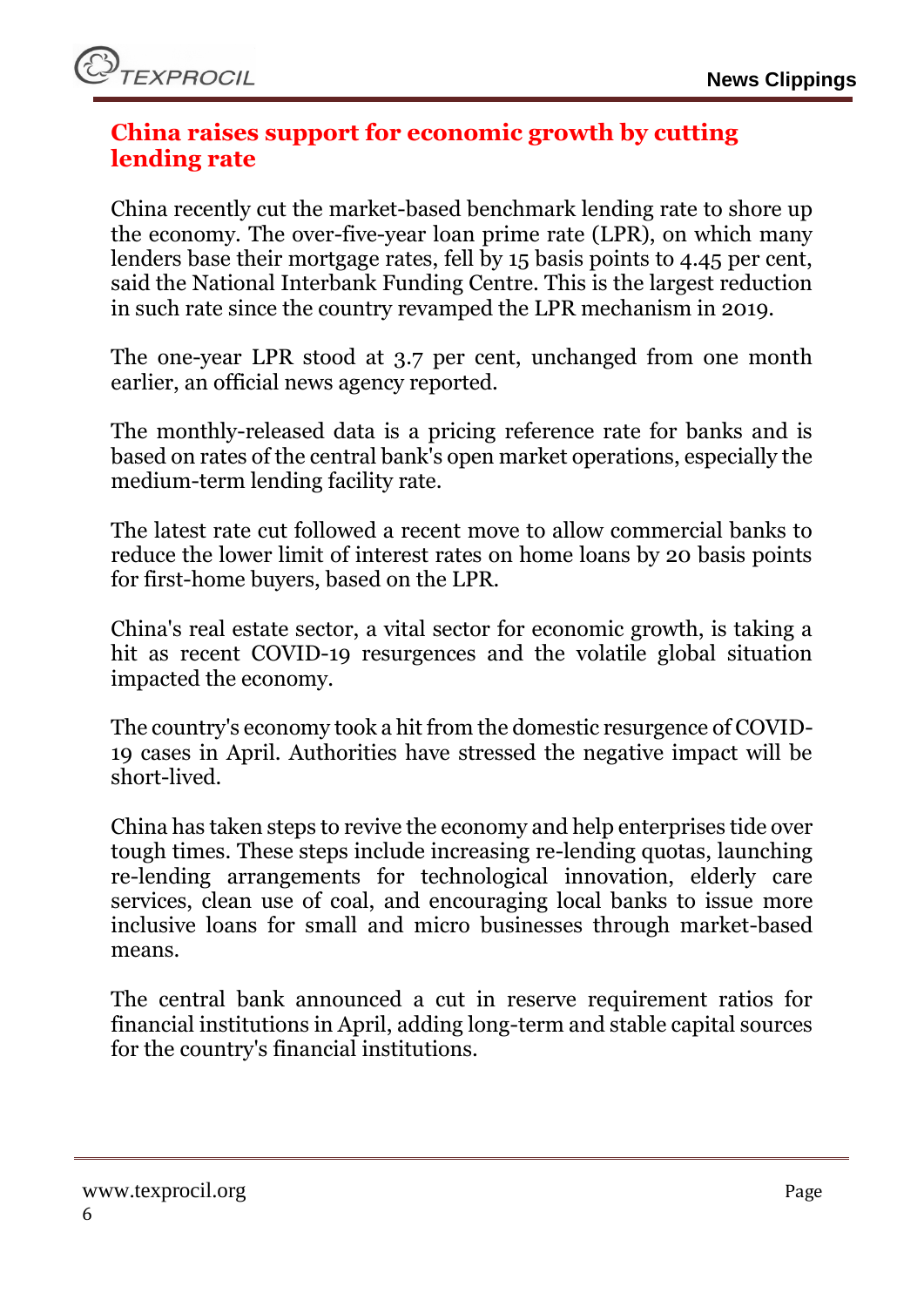Measures, including tax refunds and fee cuts, the deferral of social security contribution payments, and the smoothing of industrial and supply chains, have also been taken to support market entities.

Central authorities have called for an accelerated pace and ramped-up efforts to implement macro policies, and urged local governments to put forward more measures in May to bring the economy back on track.

Source: fibre2fashion.com– May 22, 2022

**\*\*\*\*\*\*\*\*\*\*\*\*\*\*\*\*\***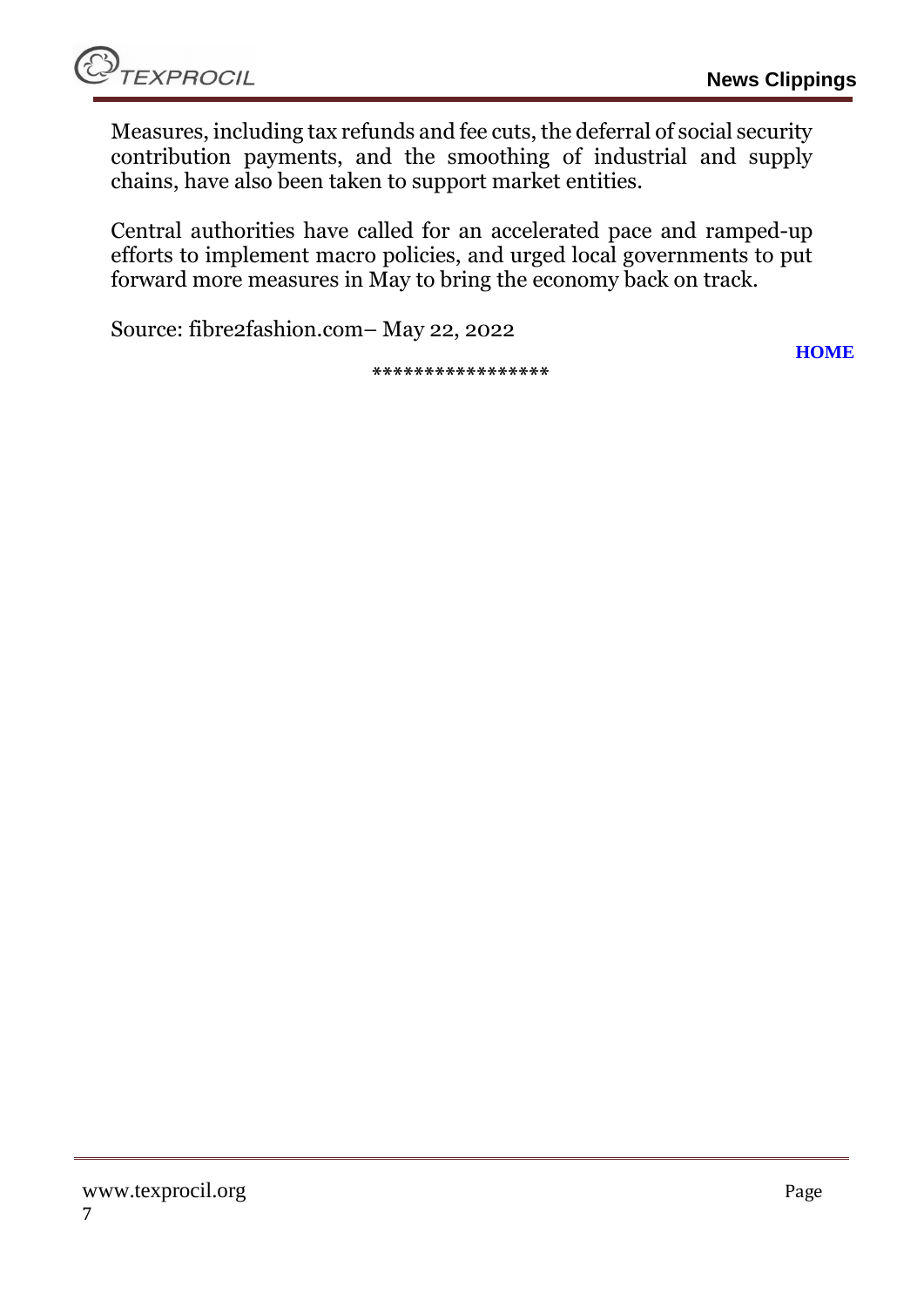# <span id="page-7-0"></span>**CPTPP helps boost Vietnam-Australia trade, investment cooperation**

The Comprehensive and Progressive Agreement for Trans-Pacific Partnership (CPTPP) is helping promote Vietnam-Australia cooperation in trade and investment, according to Vietnamese ambassador to Australia Nguyen Tat Thanh. Vietnam's exports to Australia are growing strongly, reaching \$1.38 billion in the first quarter (Q1) this year, a surge of 32.36 per cent over Q1 2021.

Last year, two-way trade between both sides hit \$12.4 billion for the first time—up by more than 49 per cent compared with that of 2020. The value of shipments to Australia reached more than \$4.45 billion, a year-on-year (YoY) rise of 23 per cent. Vietnam spent nearly \$8 billion in importing goods from Australia, up nearly 70 per cent against 2020's figure.

Sharp increases were witnessed in Vietnam's export of various agricultural and industrial products to Australia, for example 84 per cent in coffee, 51 per cent in aquatic products, 41 per cent in rubber and 26 per cent in electric cables. Notably, the shipments of iron and steel skyrocketed by more than 500 per cent YoY.

Vietnam and Australia are both members of at least three free trade agreements, namely ASEAN-Australia-New Zealand Free Trade Area (AANZFTA), CPTPP and the Regional Economic Comprehensive Economic Partnership (RCEP).

Meanwhile, the country is buying more and more essential materials, such as coal, iron ore, metals, cotton, wheat and animal feed, from Australia. In particular, Vietnam's import value of coal from Australia in Q1 surged by 176 per cent YoY and that of cotton shot up by 333 per cent, a news agency reported.

The CPTPP also boosts investment. By the end of 2021, there were about 550 Australian investment projects in Vietnam with a total value of nearly \$2 billion, ranking 19th among foreign investors in the country.

Source: fibre2fashion.com– May 22, 2022

**[HOME](#page-0-0)**

**\*\*\*\*\*\*\*\*\*\*\*\*\*\*\*\*\***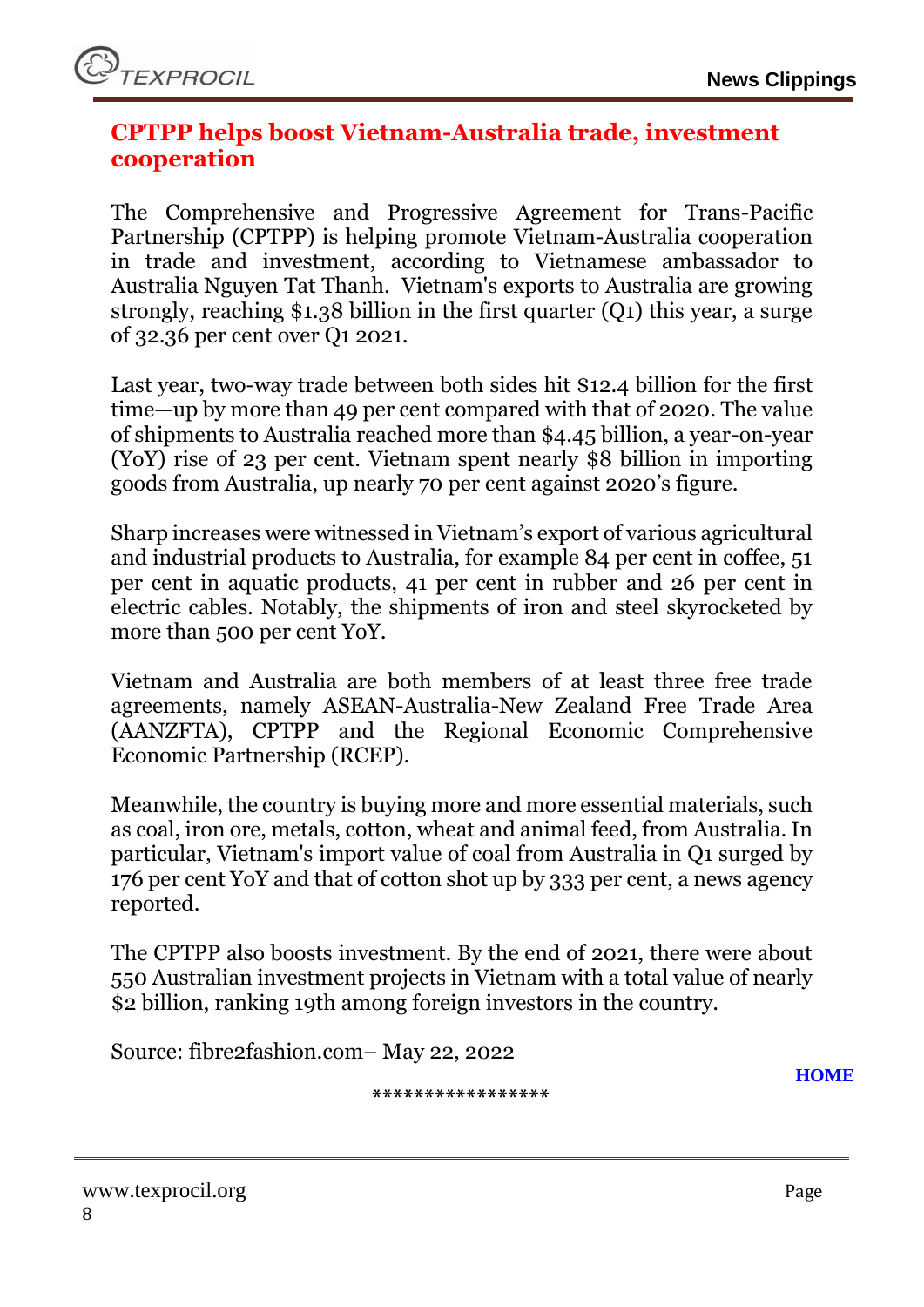# <span id="page-8-0"></span>**Vietnam's Q1 2022 textile-garment exports hit \$8.68 bn, up 20.3% YoY**

Prospects for the world's textile and garment industry are expected to be brighter in 2022 and Vietnam continues to maintain its position as a leading textile and garment exporter in US and European Union (EU) markets, according to Vietnam's Aurora Textile Industrial Park.

In the first quarter (Q1) of 2022, the country's export value of textiles and garments reached \$8.68 billion, up by 20.3 per cent year on year, marking the highest increase in the past 10 years.

Figures from the general department of customs showed that the United States continues to be the largest textile and garment import market from Vietnam with a value of \$4.3 billion, followed by the EU with \$896 million and Korea with \$754 million.

The positive signal of the market and the initial control of the COVID-19 pandemic will help Vietnam's textile and garment industry fulfill its set export target of over \$43 billion by 2022, according to the Vietnam Textile and Apparel Association.

Besides, Vietnam will also have opportunities to catch up from the trend of shifting the world's textile and garment supply out of China and Vietnam is one of the most potential and favorable destinations for manufacturers, import and export distributors, wholesalers and retailers worldwide, the Aurora Textile Industrial Park said in a press release.

To maintain the leading position and tap up opportunities post COVID-19, textile enterprises are accelerating to upgrade technology in production chains as well as increase labour productivity.

Located in the northern Nam Dinh province, the cradle of the Vietnam's textile industry, Aurora is one of the very few industrial parks in Vietnam that meets the legal and utility infrastructure requirements qualified to accommodate fabric-dyeing establishments, the press release added.

Source: fibre2fashion.com– May 22, 2022

**\*\*\*\*\*\*\*\*\*\*\*\*\*\*\*\*\***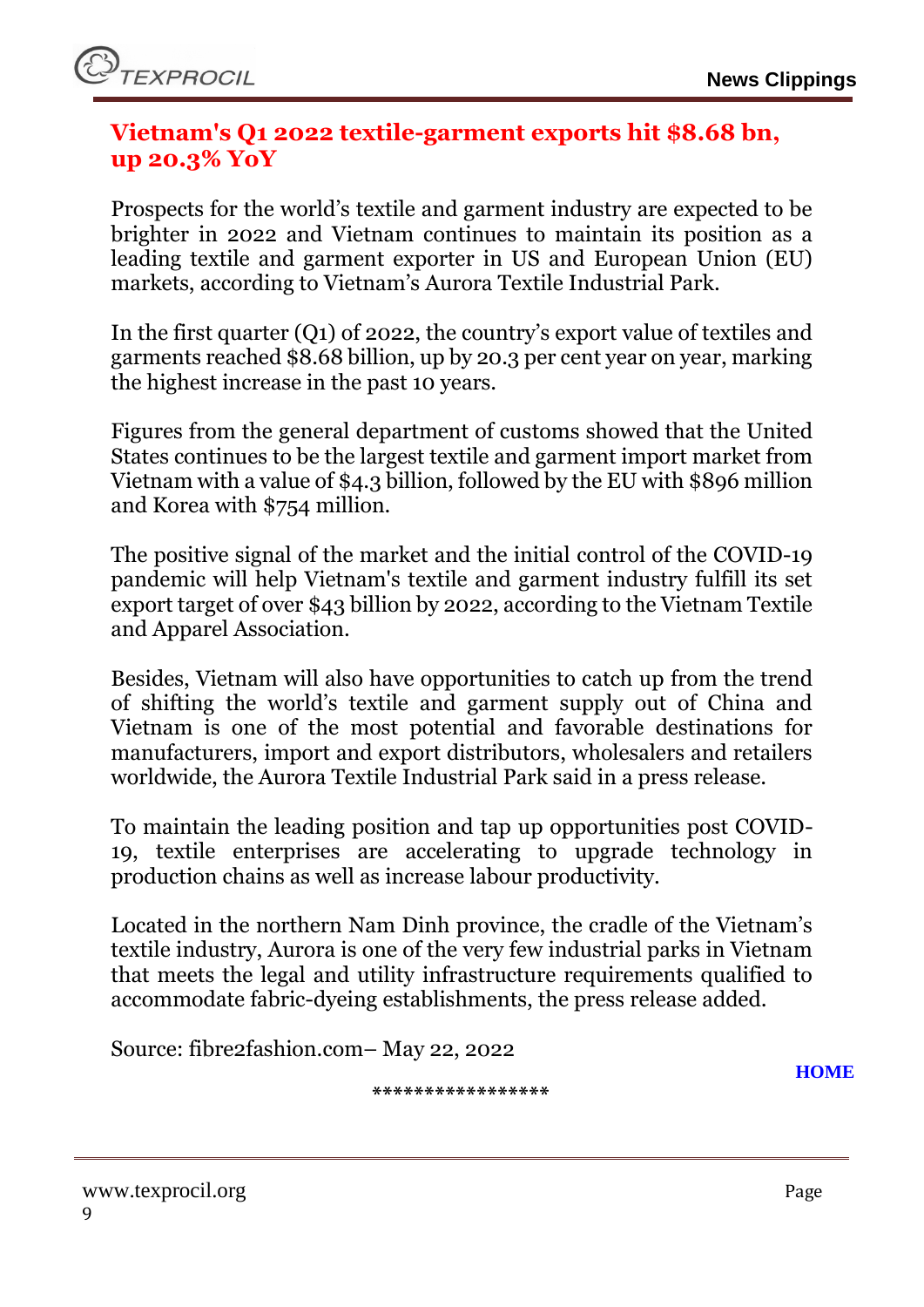#### <span id="page-9-0"></span>**Pakistan-US trade: Brooklyn Chamber to extend cooperation**

Talking to President of United Business Group (UBG) Zubair Tufail, President US-Pakistan International Chamber of Commerce (USPICC) Sajjad Qamar and Secretary-General USPICC Malik Sohail Hussain, he said that the US offers splendid opportunities for Pakistan exporters and importers.

He said that some sectors of cooperation include apparel and textiles, biotechnology, food processing, halal foods, biryani festivals, arranging fashion weeks to promote Pakistani clothing and promotion of Pakistani handicrafts. Randy Peers said that the US has about 21,000 companies in the food processing sector having \$750 billion in revenue while worldwide processed food sales are total about \$2 trillion, so the US accounts for 37.5% of all sales, he informed.

Source: brecorder.com– May 23, 2022

**\*\*\*\*\*\*\*\*\*\*\*\*\*\*\*\*\***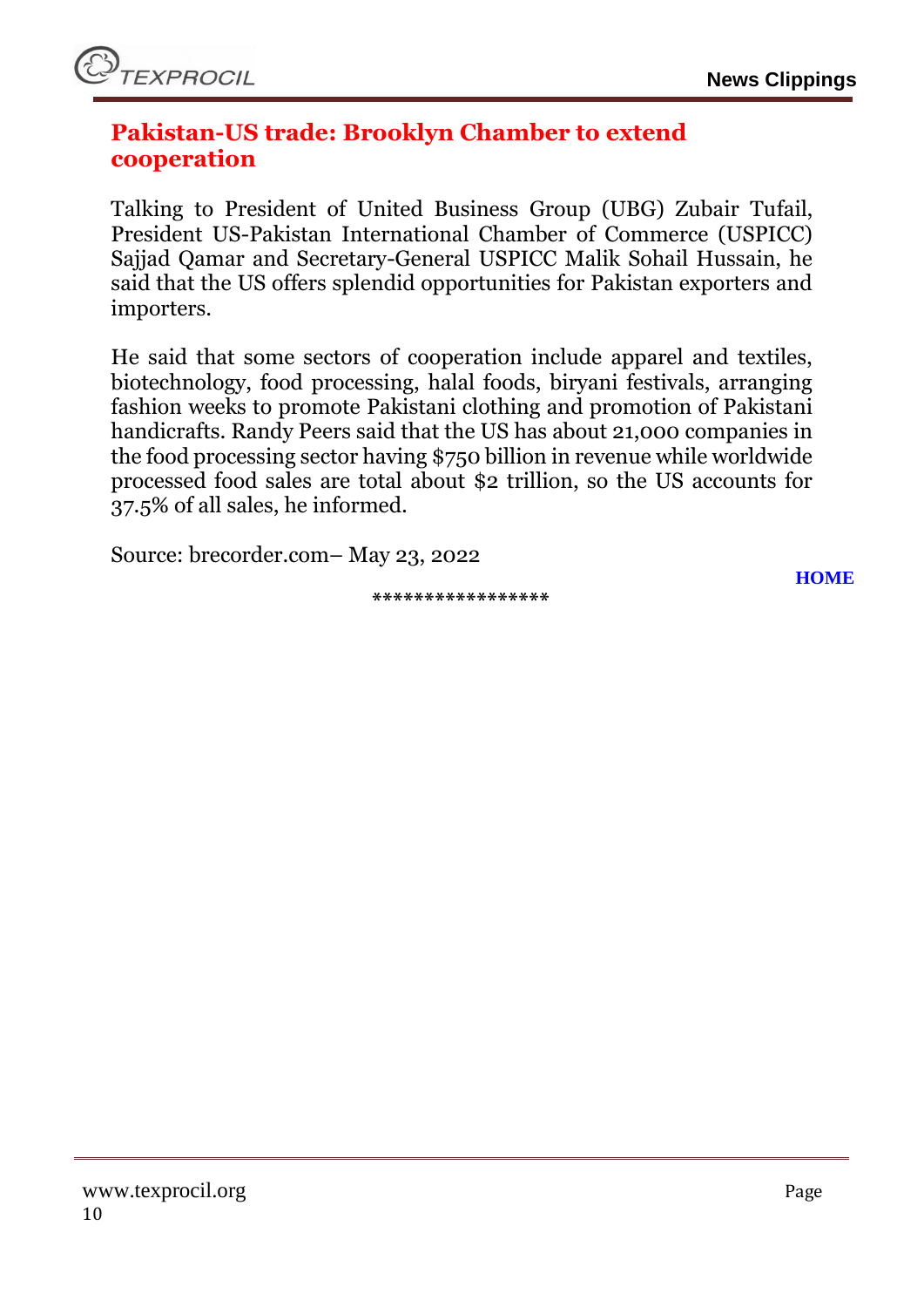## <span id="page-10-0"></span>**Pakistan: Weekly Review: Ginning to start next month as partial arrival of cotton begins**

Partial arrival of the new season cotton crop has been reported. Some ginning factories will be partially operational from June 15. However, water crisis and extreme temperatures are affecting the crop. Fluctuations were seen in cotton prices in international cotton markets. There was recession in New York cotton market and a bullish trend in India.

There are concerns among ginners over 17 percent tax cotton products. Pakistan Cotton Ginners Association is active but still no progress is achieved. A seminar on cotton production technology was held. Pakistan Hosiery Manufacturers Association has warned that any 'unwise' decision would be disastrous for the economy.

During the last week, the arrival of new crop in the local cotton market was reported. The faces of farmers are glowing with happiness especially after the arrival of Phutti from the lower areas of Sindh.

Despite the water crisis and high temperatures, a strategy has been put in place to increase cotton cultivation as compared to the yield of last year. Irrigation water supply is increasing time to time.

Due to the extraordinary increase in the price of cotton in the local and international cotton markets, farmers are getting high prices of cotton. The rate of Phutti which has started arriving in market is in between Rs 9000 to Rs 10,000 per 40 Kg.

Some ginners believe that 2 to 3 ginning factories are expected to be partially operational by June 1 this year. It is expected that this year ginners will do business reluctantly because of high prices, and mills will also buy cotton, reluctantly.

However, the spinners, who need cotton in the beginning, will buy it at any price. In addition, the rate of the US dollar will be expected to remain stable. Further, the government has stopped the import of many items and has increased the import duties. This can also have some negative effect.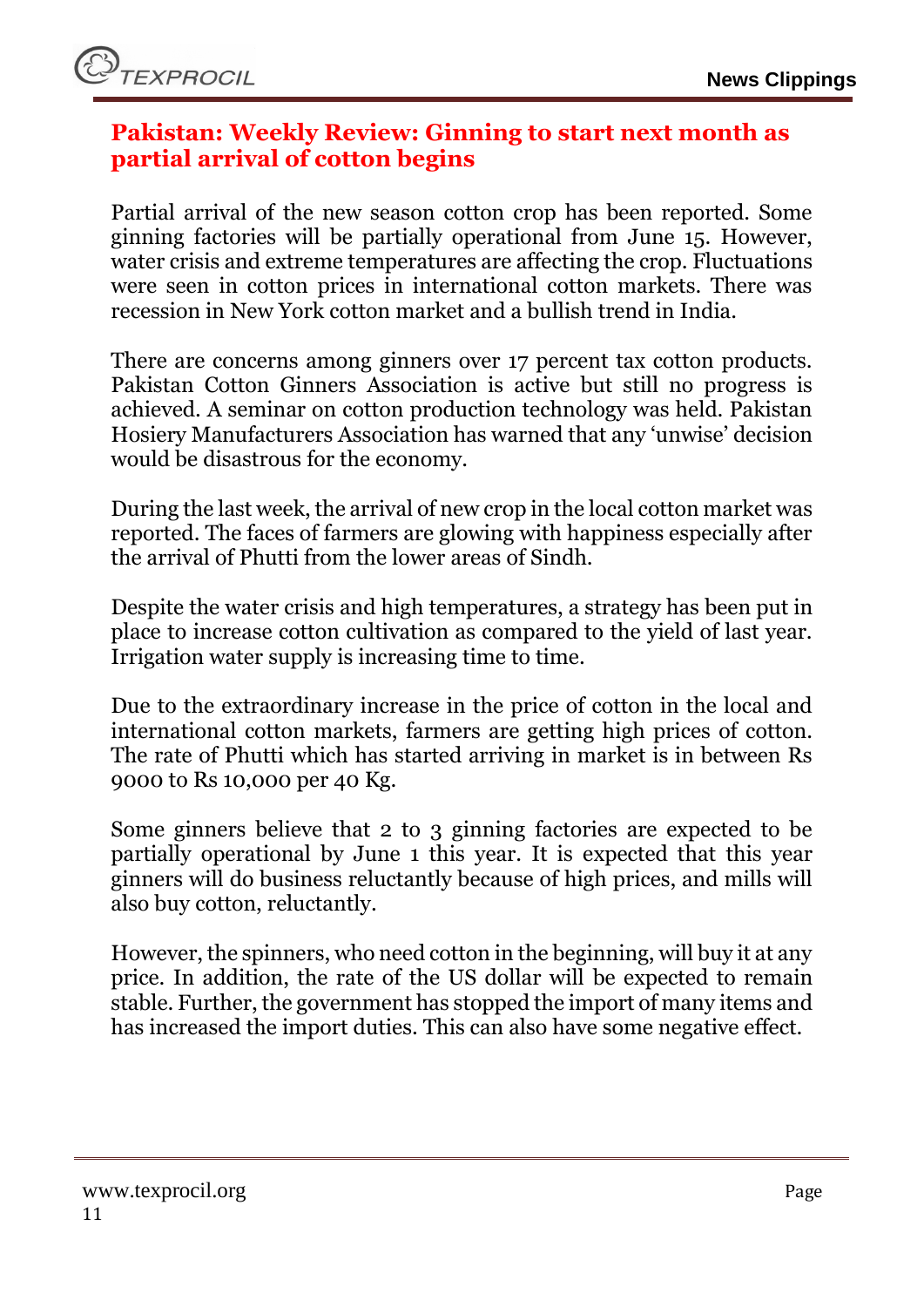

However, there is currently a small quantity of cotton available in the market, which is being demanded at exorbitant prices, due to which the business is sporadic.

The price of cotton in Sindh and Punjab is running at Rs. 21,000 to Rs 23000 per maund. There is some mill to mill business activity but it was not being reported

The spot rate committee of Karachi Cotton Association has kept the spot rate stable at Rs. 21000 per maund for the last two months.

Karachi Cotton Brokers Forum Chairman Naseem Usman told that the price of cotton in the international cotton markets is fluctuating. The rate of Future Trading of New York Cotton is in between 143 to 146 American cents per pound. However, in India an extraordinary increase was witnessed in the rate of cotton because the production of cotton in India is less than the initial estimates.

The government of India has abolished 11 per cent import duty on cotton till September 30, so that mills can get cotton on competitive rates. Despite that rate of cotton in India is increasing.

Indian textile mills are urging their government to immediately stop importing cotton. Recently, a meeting of textile and spinning mills and cotton business organizations was held in which 70 delegates participated.

Atul Ganatra, president of the Cotton Association of India (CAI), said in an interview that the meeting had requested the textile minister that several textile spinners said the government had abolished import duty on cotton by September 30. The date should be extended or permission should be granted till Bill of Landing as there are problems of shipment and containers all over the world at present. A special Cotton Advisory Board has been constituted for increasing the production of cotton headed by Suresh Kotak, a Cotton Expert.

According to the USDA's Weekly Export and Sales Report, one lac ten thousand bales for the year 2021-22 were sold which is three percent more as compared to the figures of last week.

India topped the list with 34,100 bales. Vietnam came in second with 31,100 bales. Turkey came in third with 18,400 bales.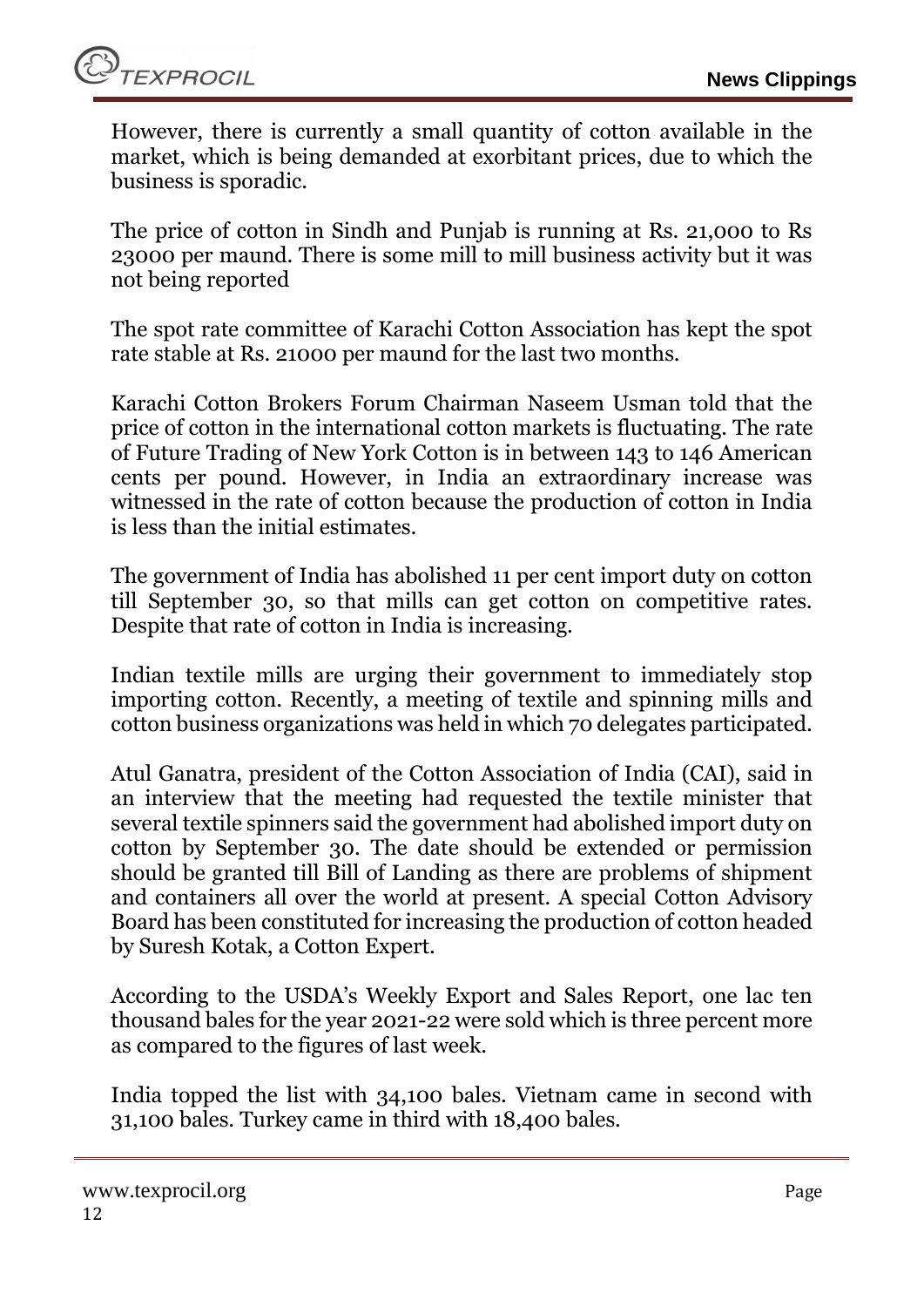

For the year 2022-23 more than 25,400 bales were sold.

India topped the list with 13,200 bales. Peru came in second with 4,600 bales. Guatemala came in third with 4,000 bales.

Meanwhile, Sindh agronomists, private sector, and agricultural academic researchers have stressed the need for more research in agriculture, saying that cotton production is declining due to climate change, water scarcity, and other reasons, and there is a need to check the quality of seeds and pesticides.

A mega seminar on "Cotton production technology" was organized under the auspices of Sindh Agriculture University in collaboration with Department of Agriculture, Government of Sindh and Engro Fertilizer Limited.

On the occasion, Dr Fateh Marri, Vice Chancellor, Sindh Agriculture University, said that given current climate change conditions, water scarcity, and other issues, new varieties of pure seeds and agricultural policies need to be improved.

He said that joint research projects with agricultural research institutes and the private sector could be worked out to solve the problems faced by the agricultural sector of the province.

Provincial Secretary of Agriculture Qazi Aijaz Mahesar said that due to climate change, the production of cotton has decreased by 50. The lack of pure seeds and less focus on the cotton crop have had a profound affect on Pakistan's textile industry.

A progressive farmer, Syed Nadeem Shah, said asked for improvement in performance of the Sindh Seed Corporation. He said for ensuring supply pure of seeds there is a need to increase the agricultural research budget in Sindh.

Khusrau Nadir Gilani, Chief Commercial Officer, Engro Fertilizers Limited, said that due to rapid shortage of zinc in children in Pakistan, zinc has been introduced in food crops. He said that Egro Fertilizer has been standing with farmer community of Pakistan for the last 50 years.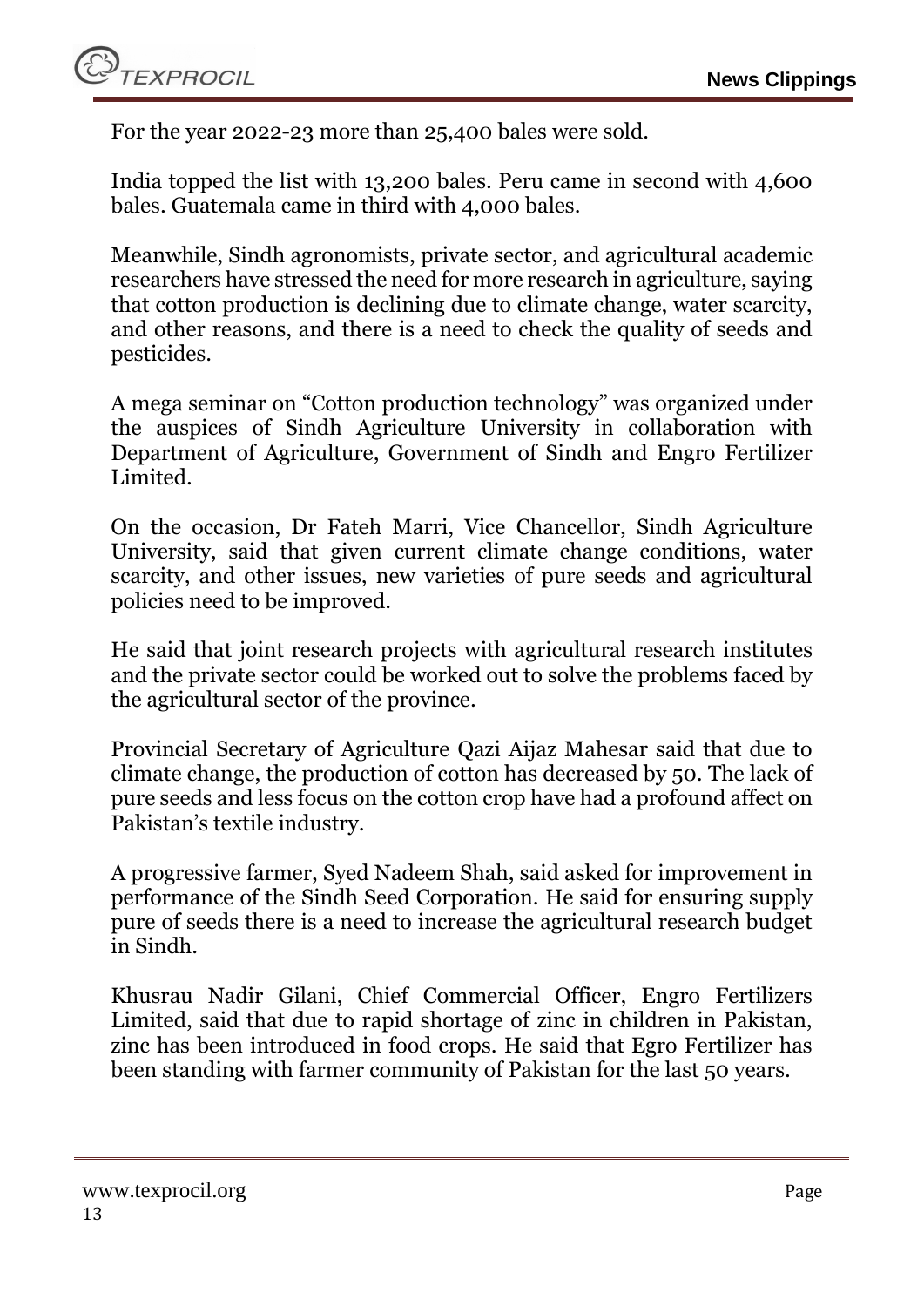Hidayatullah Chhajro, Director General Agricultural Extension, said that the experts of the Extension Department are working on various awareness programs and fieldwork to solve problems in the agricultural sector including seeds, fertilizers, and pesticides.

Owais Mushtaq Paracha of Engro Fertilizer, Muhammad Asif Ali, Naveed Alam Qureshi, Junaid Zubairi, Prof. Dr. Zahoor Hussain Soomro, Dr Ghulam Murtaza Jamro, Zulfiqar Ali Shah and others also addressed on the occasion.

Pro Vice Chancellor SAU Sub Campus Umerkot, Dr Jan Mohammad Marri, Director General Agriculture Research Sindh Noor Mohammad Baloch, Dr Qamaruddin Chachar, Dr Syed Ghiyasuddin Shah Rashdi, Dr Manzoor Ali Abro, Dr Inayatullah Rajpar, Registrar Ghulam Mohiyuddin Qureshi, and others attended the seminar.

Central Chairman of the Pakistan Hosiery Manufacturers & Exporters Association (PHMA) Shahzad Azam Khan on Thursday warned the PML-N led federal government that any "imprudent" decision to discontinue the concessional power tariff for five export-oriented sectors will be disastrous for the country's economy.

The country's textile, one of the five sectors, is boosting exports with prospects of 25 percent this fiscal year, but may see "damaging" effects if the concessional power tariff was ended, he added.

The textile sector topped with \$15.4 billion exports in 2020-21 that is now going to surpass \$15.98 billion mark in just 10 months of 2021-22, Central Chairman, PHMA, Shahzad Azam Khan said. Coordinator Jawed Bilwani, Zonal Vice Chairman (North) Kashif Zia, Zonal Vice Chairman (South) Abdul Rehman and members were also present during Executive Committee meeting.

The knitwear textile has also achieved the highest exports growth of \$3.8 billion in 2020-21 and grows to \$4.2 billion in the first 10 months of 2021- 22, up by 35 percent.

The PHMA's Executive Committee meeting discussed the current economic situation of the country and also passed resolution to make allout efforts to help further augment the value-added textile exports to underpin the country's ailing economy.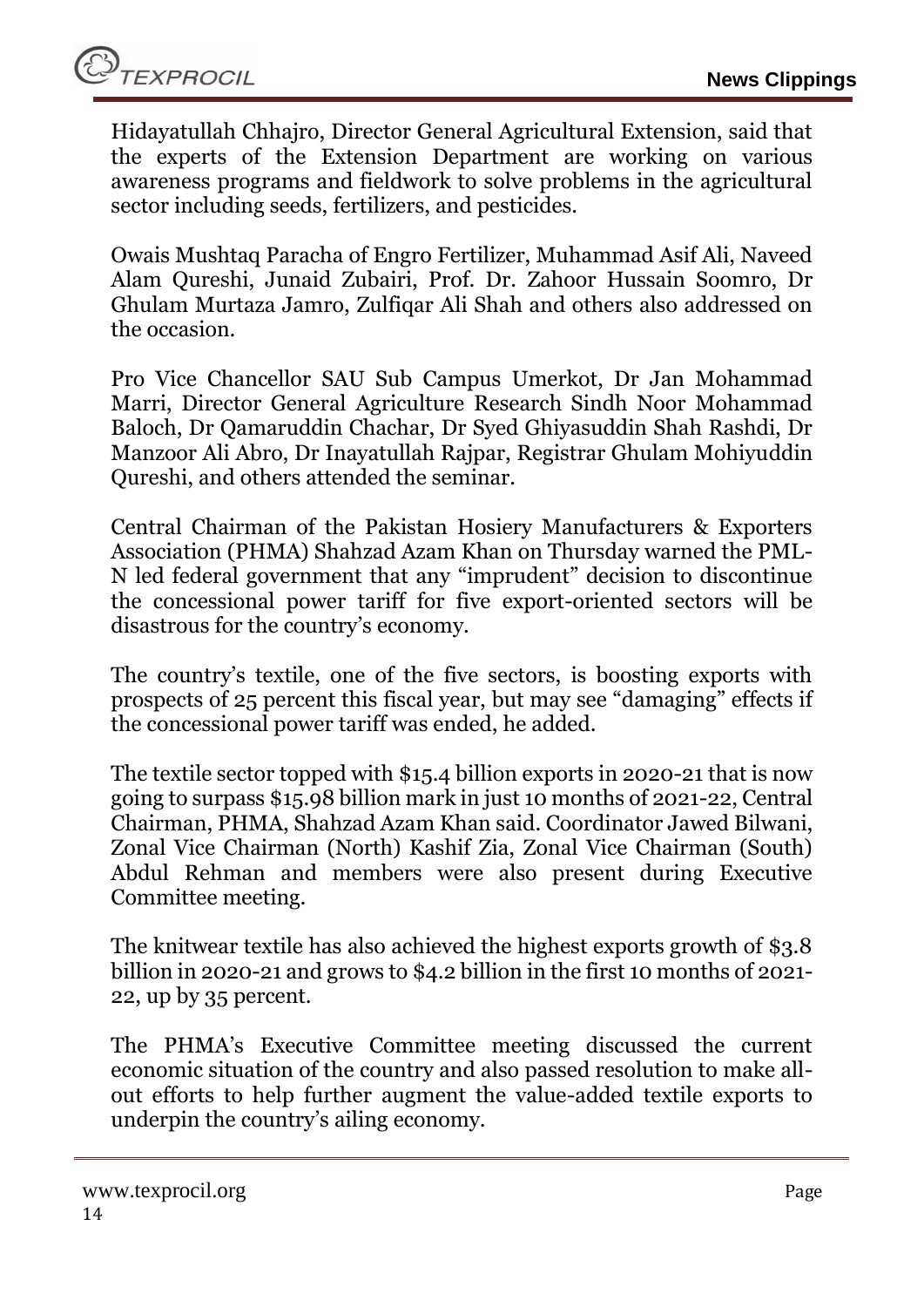However, the PHMA has cautioned the federal government to avoid any "unwise" move may derail the growing exports.

It asked the prime minister and his economic team to ensure a levelplaying field by providing concessional energy tariffs and Duty Drawback on Local Taxes and Levies as committed in the new five year textile and apparel policy. The federal government should continue supporting the five export-oriented sectors for the country's economic stability, employment creation and revenue generation.

The value-added textile exporters want continuation of grants by the government to provide concessional energy tariffs to ensure level-playing field to export industries for the purpose of regional competitiveness and export enhancement," the Central Chairman PHMA said. He said that the industries are also being burdened and cross-subsidized for gas tariffs to give subsidy to fertilizer and domestic sector.

"The fertilizer sector is earning huge profits in excess to subsidy amount nonetheless the benefit has not been passed on to growers in the name of food security," he added. Exporters have alerted the government regarding the negative impact on exports if concessional energy tariff was stopped. They demanded for provisions of concessional power tariff with additional budgetary allocations.

"With unviable cost of manufacturing, exports will suffer and the Prime Minister and his economic team shall be solely responsible for export decline and further depletion in forex reserves," PHMA said. The concessional energy tariffs should be sustained on an annual basis to help the textile exporters meet their commercial commitments made six months in advance to global buyers. Any abrupt mid-year change or increase in power rates may leave the entire export sector jeopardized, it warned.

"The Commerce Ministry's efforts must not go futile with any uncalled for intervention from any other ministry. Inter-ministerial harmony and cohesion must go on to support the national economic charter and export enhancement," the PHMA said.

Source: brecorder.com– May 23, 2022

**\*\*\*\*\*\*\*\*\*\*\*\*\*\*\*\*\***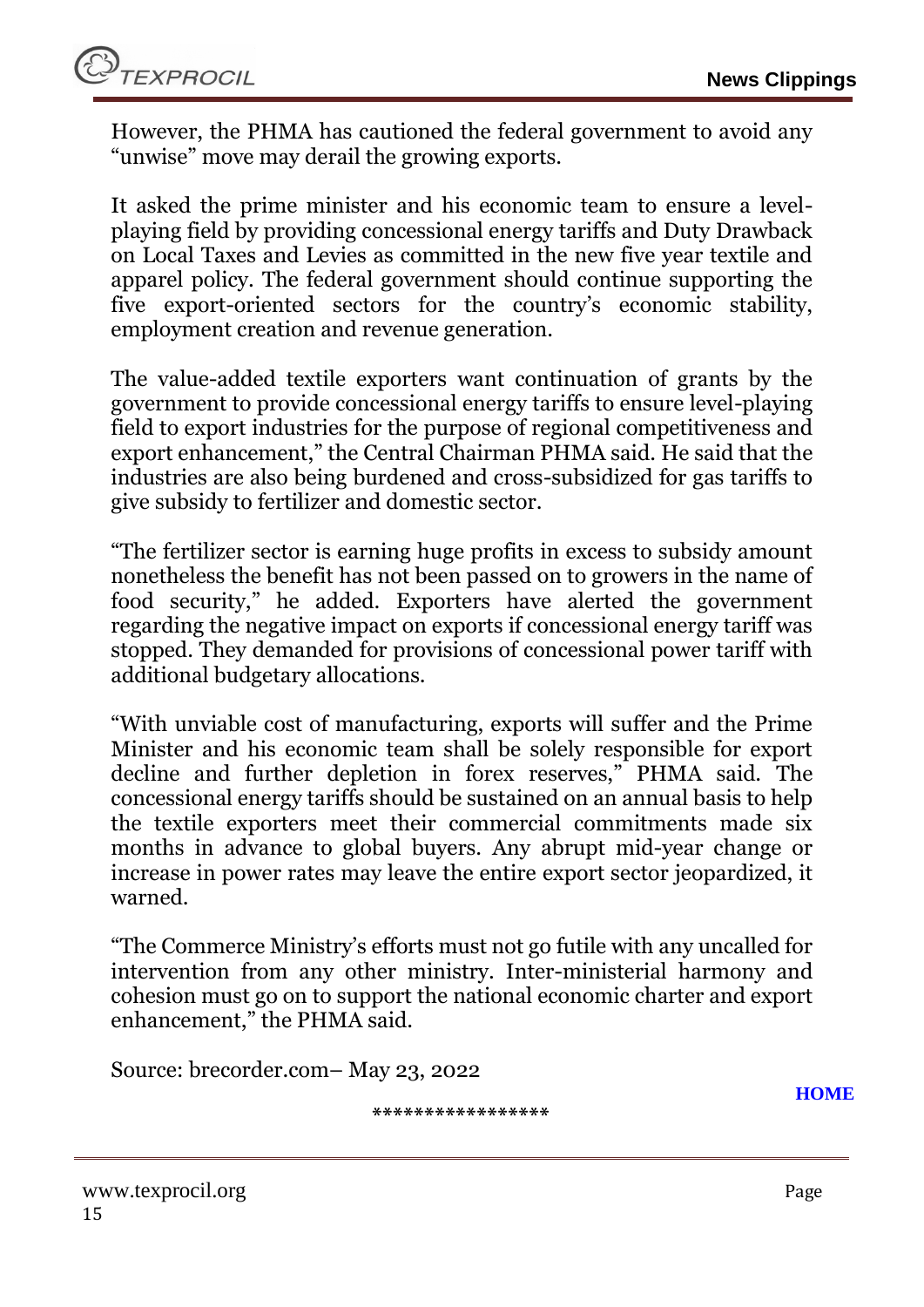# **NATIONAL NEWS**

# <span id="page-15-0"></span>**Piyush Goyal To Visit UK 26-27 May For Review Of FTA Talks With Government And Businesses**

India and the UK could set a faster pitch in the run-up to the conclusion of negotiations for the free trade agreement by Diwali 2022 as Commerce Minister Piyush Goyal visits the UK for a visit on 26-27 May 2022 to take forward the parleys.

Goyal will hold discussions with the government and businesses on the progress made in the FTA negotiations and the way forward, the Commerce Ministry confirmed. During the summit meeting between the Prime Ministers of India and the UK, the two leaders had set the timeline of Diwali 2022 for finalisation of the FTA between the two countries.

Goyal's visit is important as the process of finalisation of the India-UK FTA gains traction with the draft treaty text advancing across the majority of chapters at the end of the third round of talks, as per the UK's Department for International Trade.

The first two rounds have mostly been about the negotiating teams sharing their priorities, understanding the more challenging issues, and where quick wins can be achieved.

The first round of negotiations were extensive and made up of 32 separate sessions covering 26 policy areas including important issues for trade and investment in both goods and services, such as IP and customs procedures, as well as digital and telecommunications.

Round two saw technical experts from both sides come together for discussions in 64 separate sessions covering the same 26 policy areas.

In the third round, technical experts from both sides came together for discussions in 60 separate sessions covering 23 policy areas, said a "joint outcome statement" issued at the end of the talks held in New Delhi in a hybrid fashion after the visit of Prime Minister Boris Johnson to India.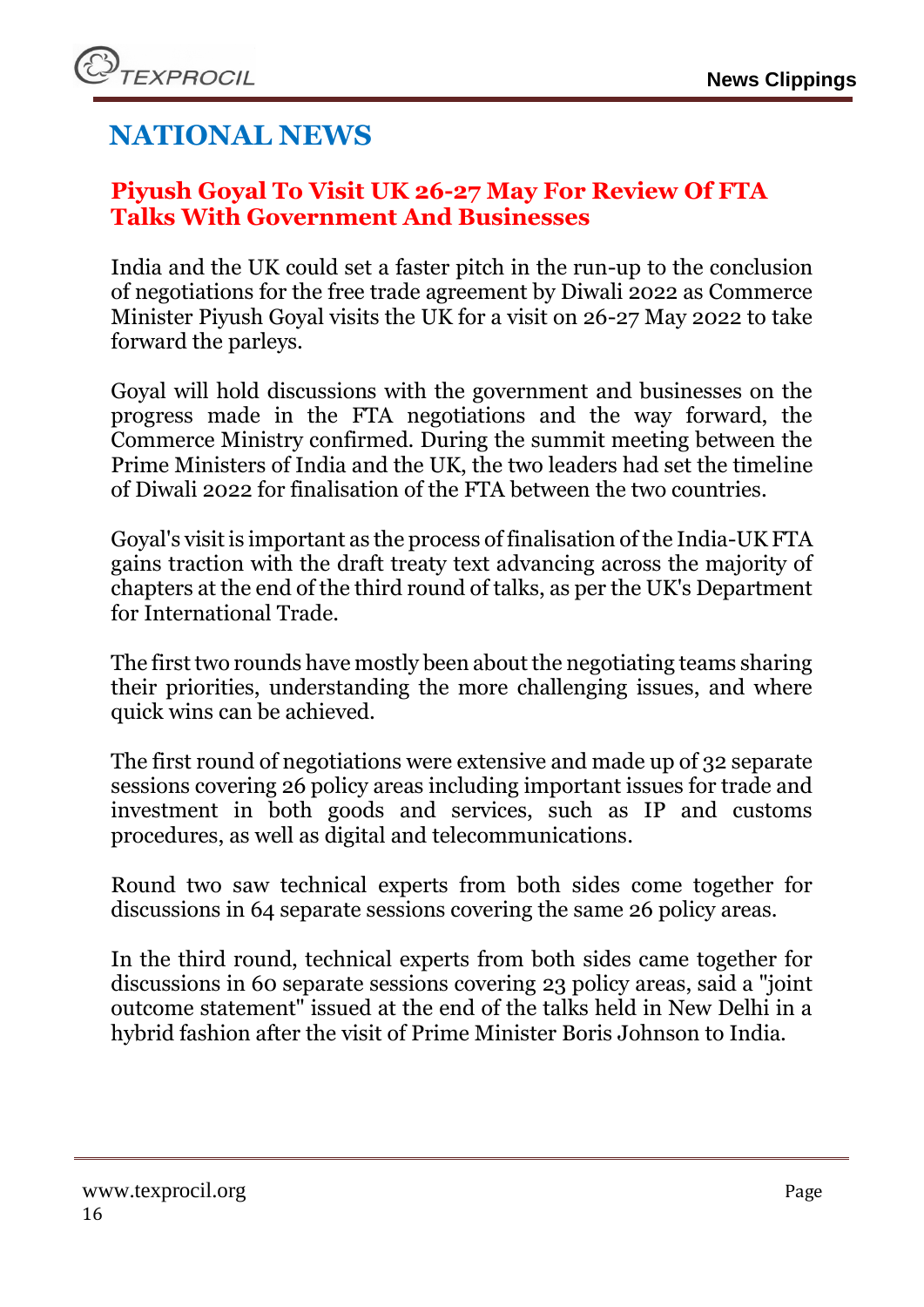With the fourth round of negotiations due to be hosted by the UK in June 2022, both sides are looking at a win-win scenario to strengthen ties across trade, investment, climate and health as the countries recover from the twin shock of Covid and the Ukraine crisis.

For the UK, securing a FTA with India could almost double its exports to one of the fastest growing Asian economies and boost Britain's total trade by as much as £28 billion a year by 2035 and increase wages across the UK regions by £3 billion. The Confederation of British Industry, the UK's biggest business organisation has called for a focus on lowering barriers to trade which CBI President Karan Bilimoria feels is now essential.

"An FTA with the world's fastest growing economy is now within touching distance and more broadly, a deal anchored in slashing tariffs, improving the ability to move talent across borders as well as data will unlock plenty of prizes across a host of sectors from services and life sciences to tech and innovation," says Bilimoria.

To expedite matters, the CBI and the Confederation of Indian Industry representing over 300,000 businesses, is setting up a new joint initiative, the UK-India Business Commission to increase cross industry collaboration and to push the UK-India trade deal over the line.

The Commission will provide a critical forum for discussion to ensure an FTA works to the benefit of businesses in both countries. The group will provide continual oversight and meet ahead of key milestones to take views on trade-offs and help feed in on-the-ground business intelligence at a ministerial level in India and UK.

With the ongoing negotiations aiming at reducing the barriers to trade, cutting tariffs, the Commission will work on breaking down barriers and help support the export plans of firms and help businesses navigate the market access.

Both the industry bodies are keen to use the partnership to address shared concerns, identify common interests as well as cover joint efforts in specific areas such as advancing technology and digitalisation, climate change and sustainability, multilateral collaboration and their alignment on the FTA, points out Chandrajit Banerjee, Director General, CII.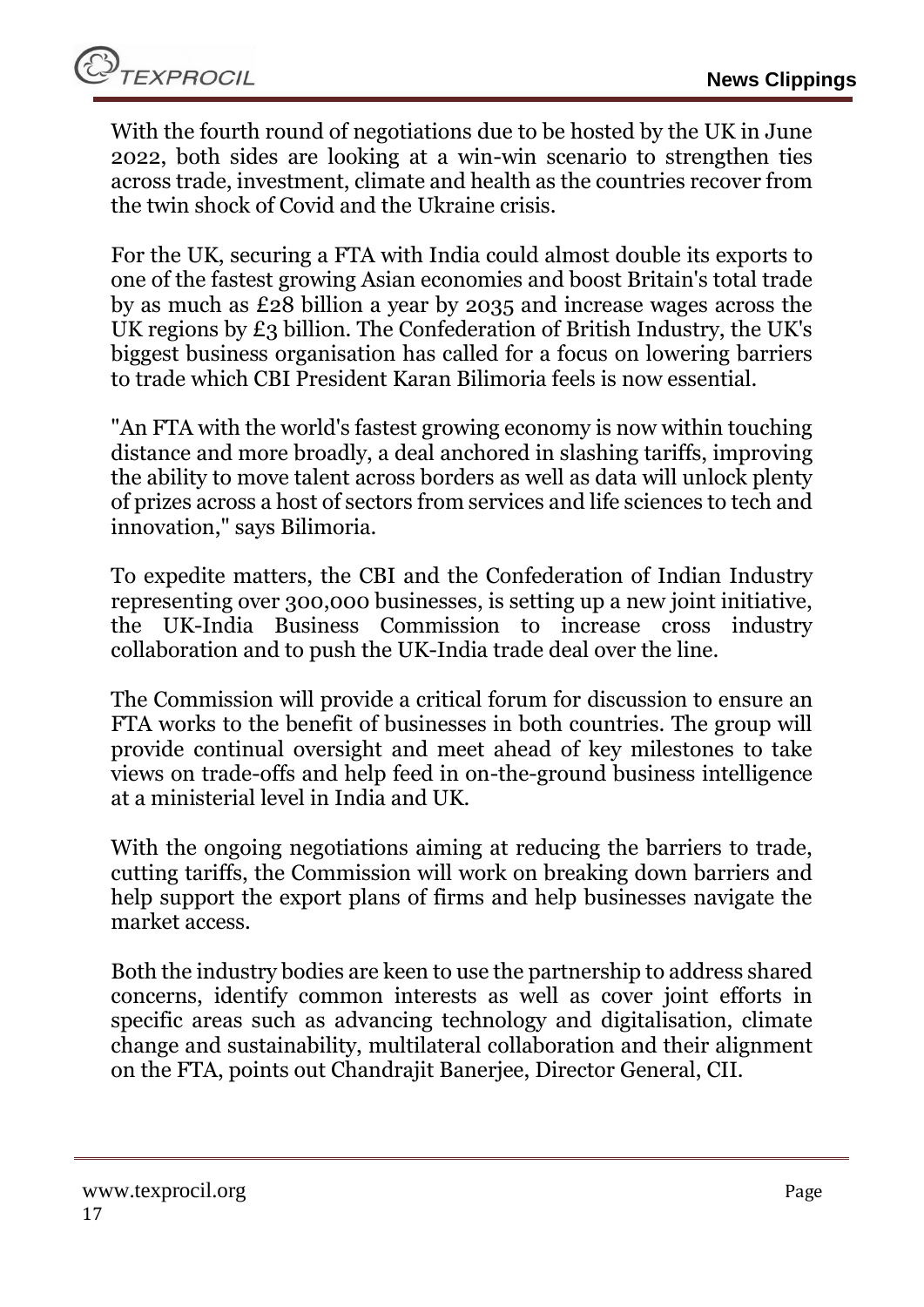The UK has a globally reputed renewable sector which in particular could play an integral role in India's transition to clean energy at a time when India has committed to get 50 per cent of its energy from renewable sources by 2030. The new Commission could play a crucial role in reducing tariffs on green exports such as solar, onshore, and offshore wind, thus opening up new opportunities for firms in India.

The UK has expertise on renewables and the FTA can offer an opportunity to export this skillset in cleantech. A deal has the potential to drastically lower tariffs on wind turbines parts that are currently as high as 15 per cent.

In the food and drink sector lower tariffs, aligned standards, simpler customs procedures, and investor protections are the targets being eyed to create jobs and growth across both countries, expand exports and offer consumers lower prices and greater choice. A matter of contention could be import tariffs on consumer food products which range from 0 to 150 per cent.

Phased reduction of the duty burden on premium spirits including Scotch, which currently stands at 150 per cent, is a key item in the wishlist for the UK. Recent years have seen significant UK investment in the domestic spirits sector in India, with British companies supporting innovation, value creation and driving the globalisation of iconic Indian brands. A tariff reduction by India will help to bring in from the UK a premium segment of wines and spirits that can grow the market for all players, including growth of the hospitality and tourism market.

For the UK, the India-Australia deal offers an example where drug regulators in both nations will work together to facilitate trade in human prescription medicines and medical devices. Similar collaboration between India's and UK's authorities would be positive. Such wins in a UK-India agreement will open up many more opportunities to boost bilateral trade, build on the hundreds of thousands of jobs in both countries and support investment.

**\*\*\*\*\*\*\*\*\*\*\*\*\*\*\*\*\***

Source: swarajyamag.com – May 21, 2022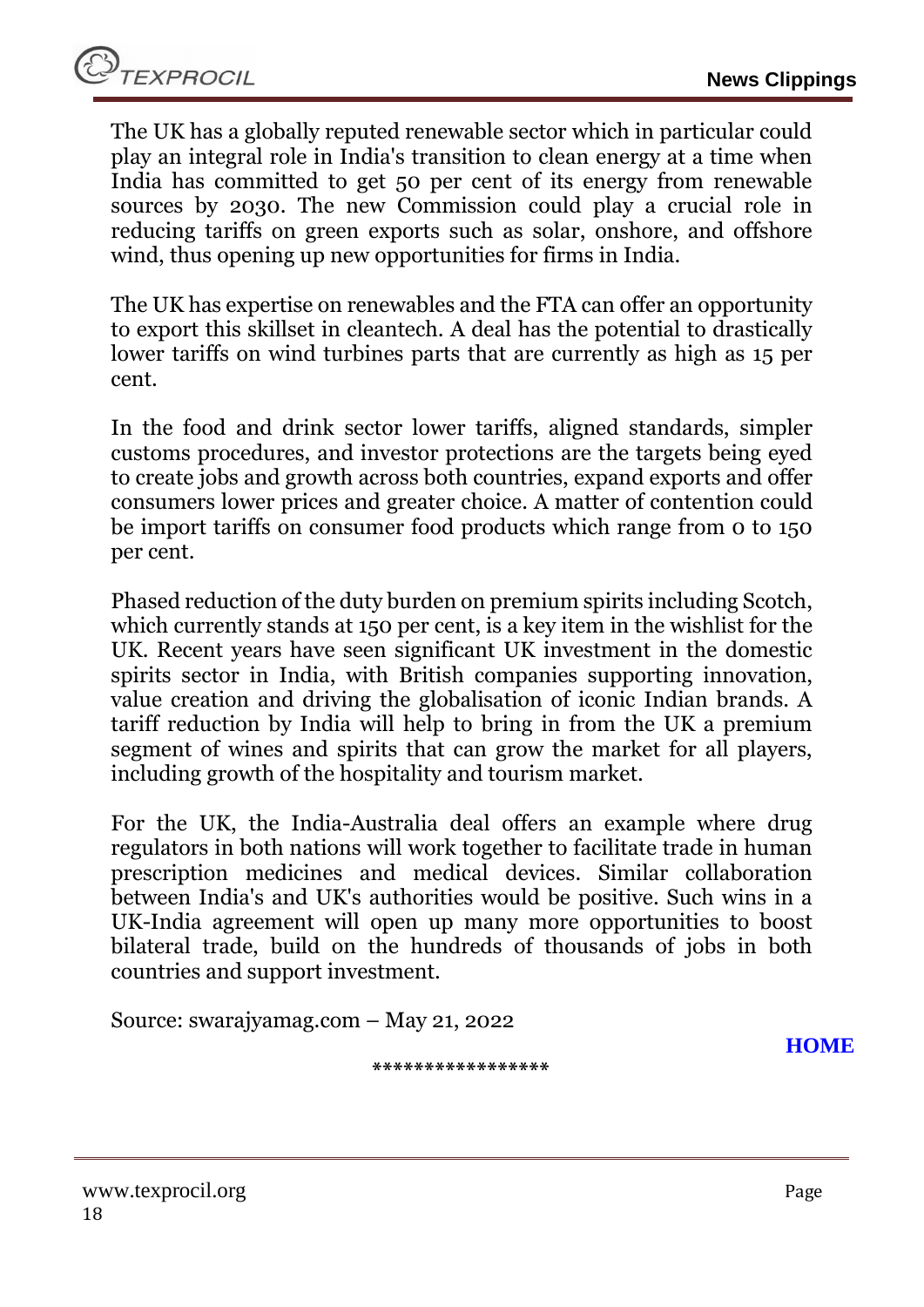

#### <span id="page-18-0"></span>**Sudden change in market mix reflects India's increased export prowess**

In an unusual move, the commerce ministry last year fixed export targets for each of the top 40 markets, instead of zeroing in on just a few economies or setting only a full-year goal.

Merchandise exports to seven of the top 10 markets trailed the official targets in FY22 but India still managed to not just beat its ambitious goal of \$400 billion but achieved record outbound shipments of \$422 billion last fiscal, as despatches to many other economies more than made up for the shortfall. It reflects deeper market penetration by Indian exporters and suggests the country's long-attempted diversification strategy has started to pay off.

Data sourced from the DGCIS on the top 40 markets suggest exports to the UAE, China, Hong Kong, Singapore, UK, Germany and Nepal were in the range of 79% to 99% of the respective targets for FY22 (see chart). Exports to Malaysia and Russia faltered more dramatically, having hit just 77.6% and 78.5%, respectively, of the full-year targets. Of course, exports to all these markets still surpassed the FY21 level when the pandemic had caused massive disruptions to the global supply chains and resulted in a 6.6% year-on-year drop in India's outbound goods shipments to \$291 billion.

However, a strong rebound in exports to other key markets across continents – including the US (111.1% of the target), Bangladesh (129.4%), the Netherlands (115.3%), Belgium (120.5%), Saudi Arabia (118.1%), Indonesia (124.1%), Turkey (117.1%), Italy (115.4%), South Korea (144.7%) and Brazil (124.6%) — boosted the overall number and highlights the broad-based nature of the surge.

Interestingly, exports to Australia and Taiwan, who have been seeking to diversify away from a belligerent China, were as high as \$8.06 billion and \$2.7 billion, respectively  $-$  or 165.9% and 142.1% of the respective targets for FY22. On the whole, at \$364 billion, exports to the top 40 markets beat the target of \$355 billion set for them.

Importantly, India's exports to China remained flat at \$21.2 billion but imports from the neighbour jumped 44.4% to \$94.2 billion, leading to a record trade deficit of \$73 billion, or about 63% of the bilateral trade. This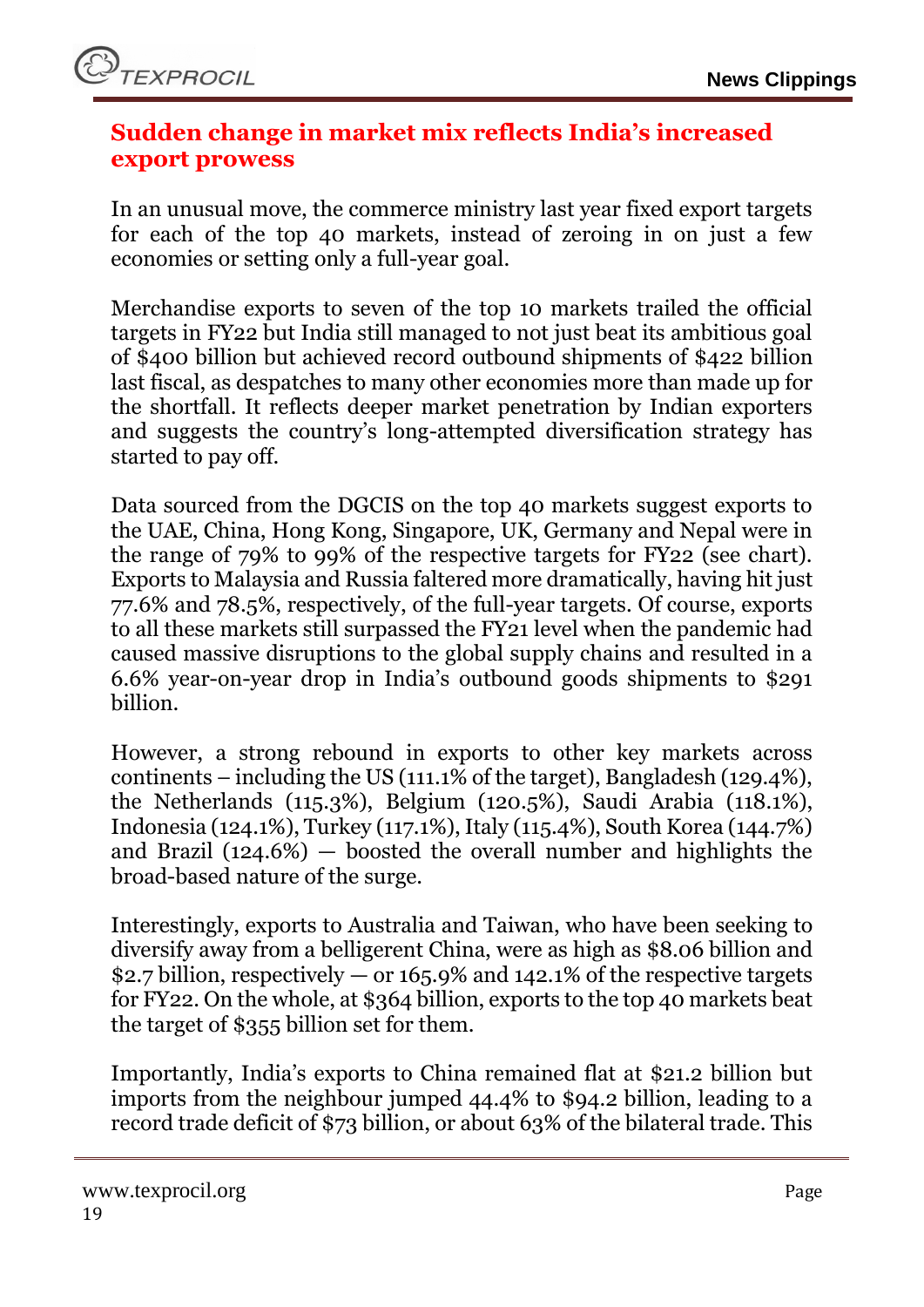brings to fore the urgency of addressing massive inflows of low-grade products from Beijing at cheaper rates, a senior industry executive said.



In an unusual move, the commerce ministry last year fixed export targets for each of the top 40 markets, instead of zeroing in on just a few economies or setting only a fullyear goal. The ministry then followed it up with regular meetings with stakeholders and overseas missions for targeted interventions, following directions from Prime Minister Narendra Modi, to enable

Source: DGCIS data

exporters to better cash in on a global industrial resurgence.

"If we could cross a lofty target in FY22 despite lower-than-expected growth in seven of the top ten markets, it just suggests that once we further consolidate our position in these traditionally large markets, we can achieve even higher exports. Moreover, exports to some other economies were more than encouraging. This also means the focus on diversification is yielding results," an official source told FE.

Before hitting \$422 billion in FY22, merchandise exports fluctuated between \$250 billion and \$330 billion since FY11; the previous highest export of \$330 billion was achieved in FY19. However, having successfully weathered the damage caused by two Covid waves, Indian exporters face fresh uncertainties now from the Russia-Ukraine war that has disrupted the already-burdened global supply chains and caused the shipping costs to skyrocket.

Still, the silver lining is that, despite these odds, goods exports in April grew 30.7% to breach the \$40-billion mark, a record for the first month of any fiscal.

Source: financialexpress.com– May 23, 2022

**[HOME](#page-0-0)**

**\*\*\*\*\*\*\*\*\*\*\*\*\*\*\*\*\***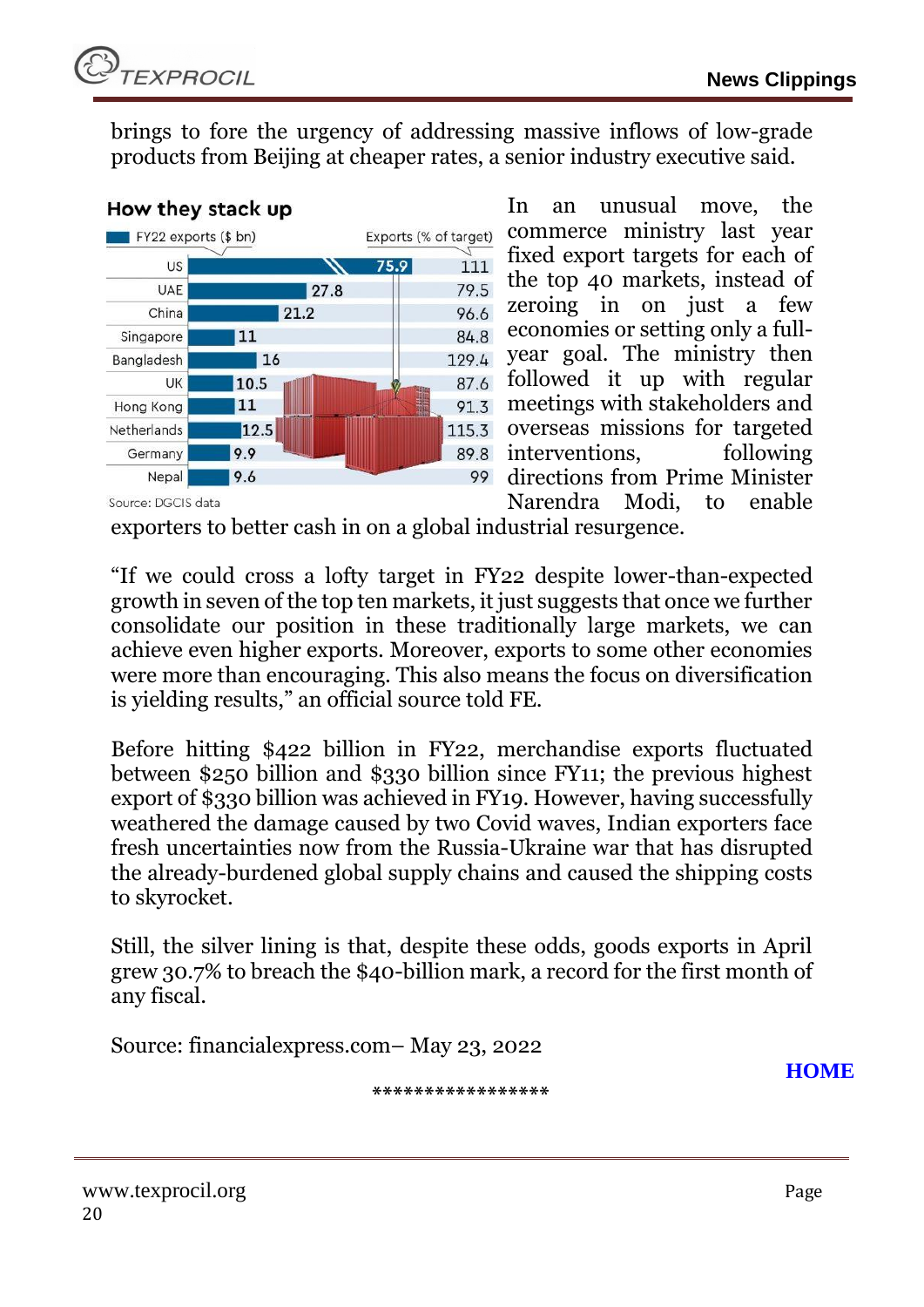# <span id="page-20-0"></span>**USD 5 trillion economy: The curious case of India's rise to the top 5**

Did India break into the top league as the world's fifth-largest economy taking over the UK? It did, but didn't. According to the IMF, in 2019, India became the world's fifth-largest economy with a nominal GDP of \$2.94 trillion overtaking France (\$2.71 trillion) and the UK (\$2.83 trillion). But the trouble with GDP numbers is that they undergo a series of revisions and the final data comes only with a lag of 2-3 years. In other words, first estimates of national output are ballpark figures and are subjected to revisions, both upwards and downwards.

So, India's \$2.94 trillion for 2019 was revised down to \$2.83 trillion, while France's and the UK's were revised upward to \$2.73 trillion and \$2.88 trillion, respectively. The joy was shortlived and what seemed like cracking into the top 5, overtaking our colonial masters Britain didn't materialise even now with India settling at the sixth spot since.

The good news is, Asia's third-largest economy is likely to not only break into the top 5 this fiscal, but also move one spot ahead to takeover Germany in the next 5 years, as per the latest IMF projections. The forecasts are somewhat believable this time around given the gap between projected output between India and the UK for this year, and between India and Germany for 2027 are a good \$20 billion-plus, which means, despite factoring a downward revision in both first and second estimates, chances are that India's spot in the top five appears confirmed.

In 2021, India's GDP stood at \$3.18 trillion, just a notch below the UK's at \$3.19 trillion. Of course, these numbers are subject to revision, but the fact remains that the Indian economy is closing the gap faster. The pace of output growth is slowing down in the UK, thanks to Brexit uncertainity, Covid-related disruptions and the ongoing Ukraine-Russia war is also adding to India's ascent.

In 2022, the IMF projects India's \$3.53 trillion economy to overtake Britain's \$3.38 trillion. By 2027, the UK's economy will be at \$4.55 trillion, while India would have surpassed it with a neat \$1 trillion margin settling at \$5.53 trillion. And if the forecasts are anything to by, India is all set to even dethrone Germany, whose nominal GDP is estimated at \$5.36 trillion by 2027, to emerge as the world's fourth largest economy.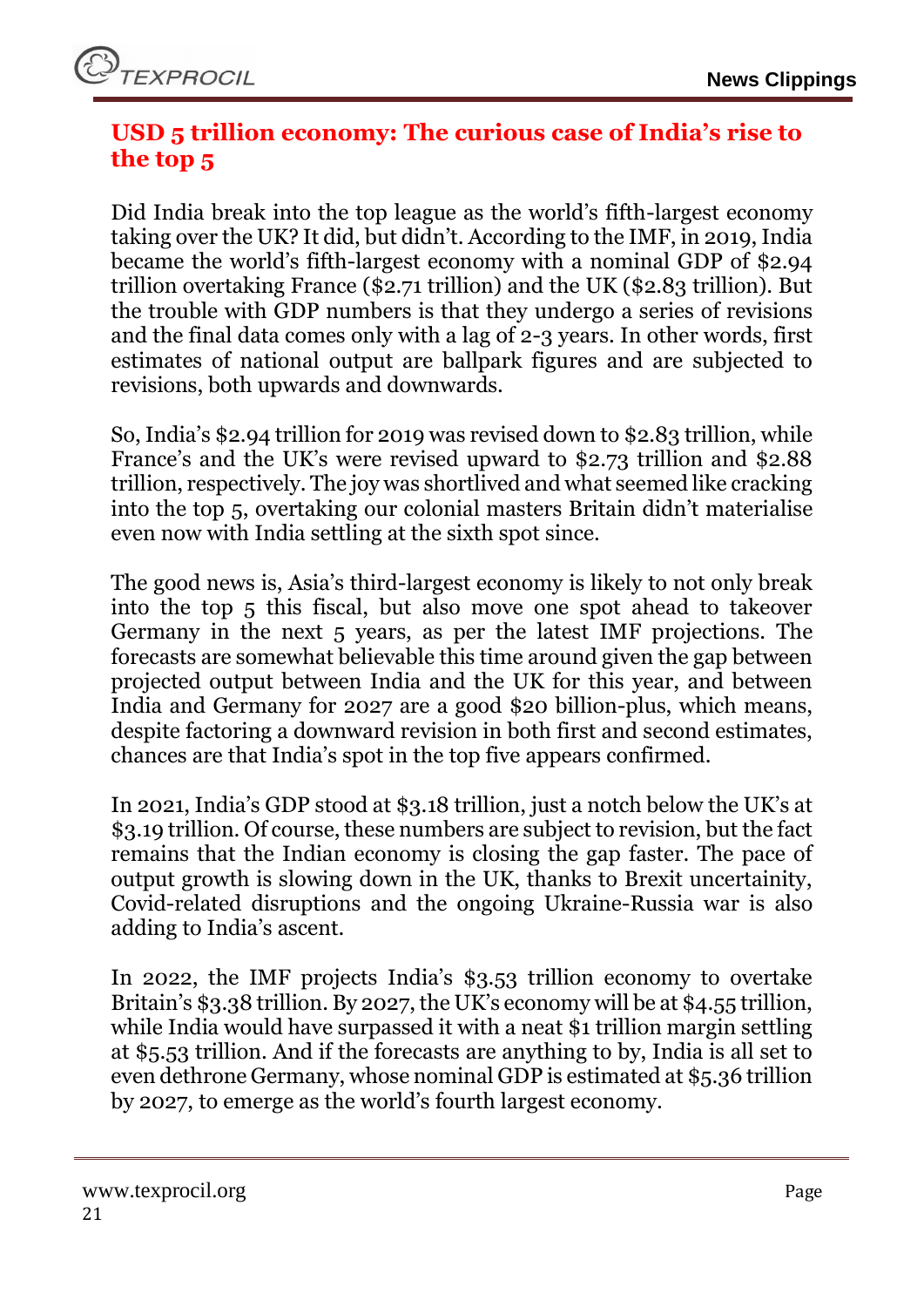At the third spot is Japan, whose economy is likely to grow from \$4.91 trillion in 2022 to \$6.26 trillion. That's less than a \$1 trillion gap with that of India's \$5.53 trillion and provided there are no major setbacks and if the 7-8% real GDP growth rate continues, the target to compete with Japan's third spot is doable and not really over ambitious either.

But breaking into the next phase from thereon would be both challenging and interesting. By 2027, China's economy at an estimated \$29.13 trillion would be at a kissing distance to takeover the US (\$30.97 trillion) as the world's largest economy. From the 9th spot in 2010 trailing countries like Brazil and Italy, India's rise has been dramatic in the past two decades and will be keenly watched.

The IMF, which predicted in April this year that India can not become a \$5 trillion economy until 2028-2029 has reworked its forecast early this month.

As per the revision, India will be a \$5 trillion economy by 2026-2027, two years earlier than they initially predicted and a \$5.5 trillion economy in FY28 or calendar year 2027. The change in forecast was due to the assumption that the rupee will depreciate to 84 against the dollar and not 94, as per the IMF.

Source: newindianexpress.com– May 22, 2022

**[HOME](#page-0-0)**

**\*\*\*\*\*\*\*\*\*\*\*\*\*\*\*\*\***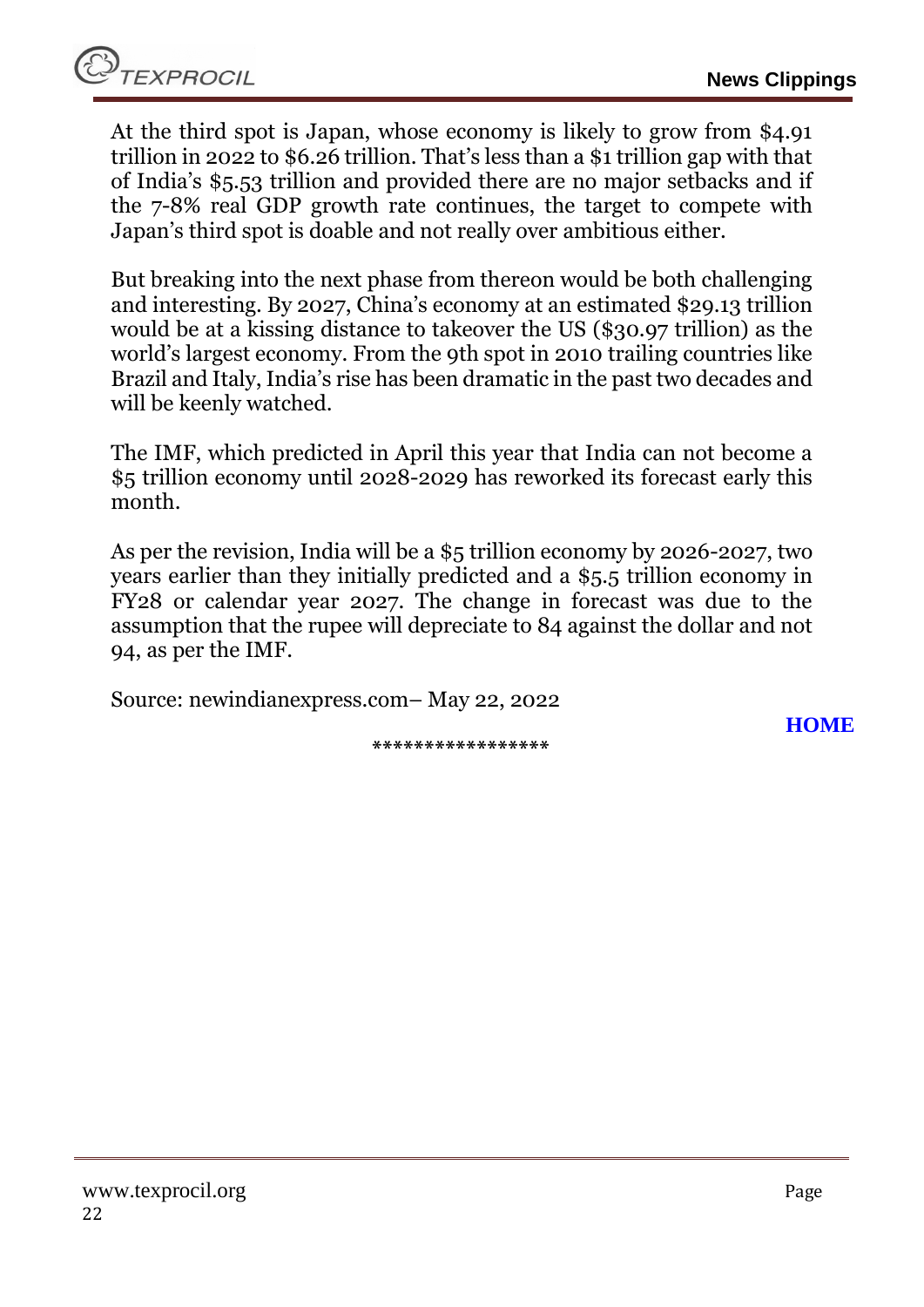

#### <span id="page-22-0"></span>**Taxpayers can claim refund of IGST on ocean freight, experts say on SC ruling**

Taxpayers who have paid GST on 'Ocean Freight' on imported goods will be entitled to claim refunds, following the Supreme Court verdict, provided they have not claimed input tax credit, experts said.

Giving its ruling in the Mohit Minerals case, the Supreme Court held that since the Indian importer is liable to pay IGST on the 'composite supply', comprising of supply of goods and supply of services of transportation, insurance, etc in a CIF (Cost Insurance Freight) contract, a separate levy on the Indian importer for the 'supply of services' by the shipping line would be in violation of … the CGST Act.

In this particular case, the company had challenged the validity of the CBIC notification regarding levy of Integrated GST on ocean freight in the Gujarat High Court. The Supreme Court upheld the decision of the Gujarat High Court which had favoured the company.

Tax Connect Advisory Services Partner Vivek Jalan said this is a big relief for importers and GST taxpayers. "Infact those taxpayers who had already paid the GST may also seek a refund of the same now".

Naresh Sheth, Partner, N A Shah Associates said, "Such levy, in substance, was a tax on transactions between two foreign parties taking place outside India which apparently is beyond the territorial jurisdiction of the Indian Government." Jalan further said generally, the value of imported goods is CIF and includes the Cost, Insurance and Freight components. Hence Customs Duty and GST is charged on such value.

"However, CBIC also sought to levy GST  $@5$  per cent on the value of Imported goods considering 10 per cent of the value of imported goods as deemed ocean freight," Jalan added.

AMRG & Associates Senior Partner Rajat Mohan said the Supreme Court has upheld the Gujarat High Court judgement categorizing the levy of IGST on ocean freight services as unconstitutional.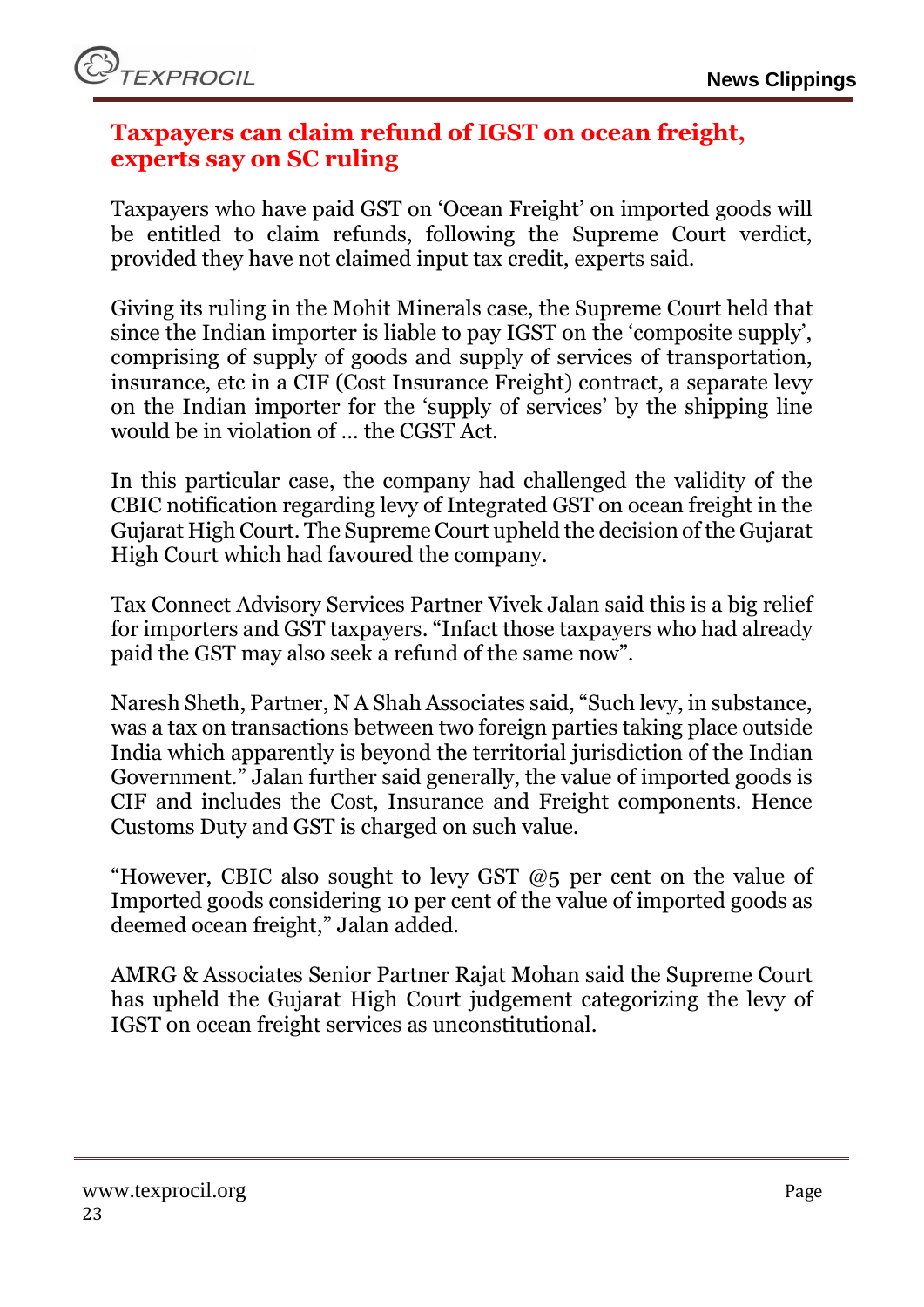This is a dual levy of IGST as the same has already suffered tax as part of the value of goods. Moreover, these services are received by the foreign exporter, thus the Indian importer shall not be held liable to pay GST on the same, he said.

"Through this, a window of opportunity has been opened for the importers who have already paid the tax to demand refund from the exchequer," Mohan added.

Federation of Indian Export organisations (FIEO) DG Ajay Sahai said FIEO has already represented that ocean freight on goods imported on CIF basis should not be charged as it is tantamount to double taxation, adding to the liquidity problem.

"While the set off of IGST on imports was available but after a time lag, it was adding to the challenges for manufacturers and exporters," Sahai said.

Nangia Andersen LLP, Director- Indirect Tax, Tanushree Roy said levy of reverse charge on ocean freight is now unconstitutional in view of the landmark judgement of the Supreme Court of India in ocean freight matter.

"Indian importers (who had paid GST under RCM on Ocean Freight) should evaluate the possibility of filing refund claims for claiming the said amounts (to the extent not utilized as input credit).

"Further, importers who had not paid the tax on import of such Ocean Freight services would no longer be required to pay GST on such services in view of the said judgement," Roy said.

Source: financialexpress.com– May 22, 2022

**\*\*\*\*\*\*\*\*\*\*\*\*\*\*\*\*\***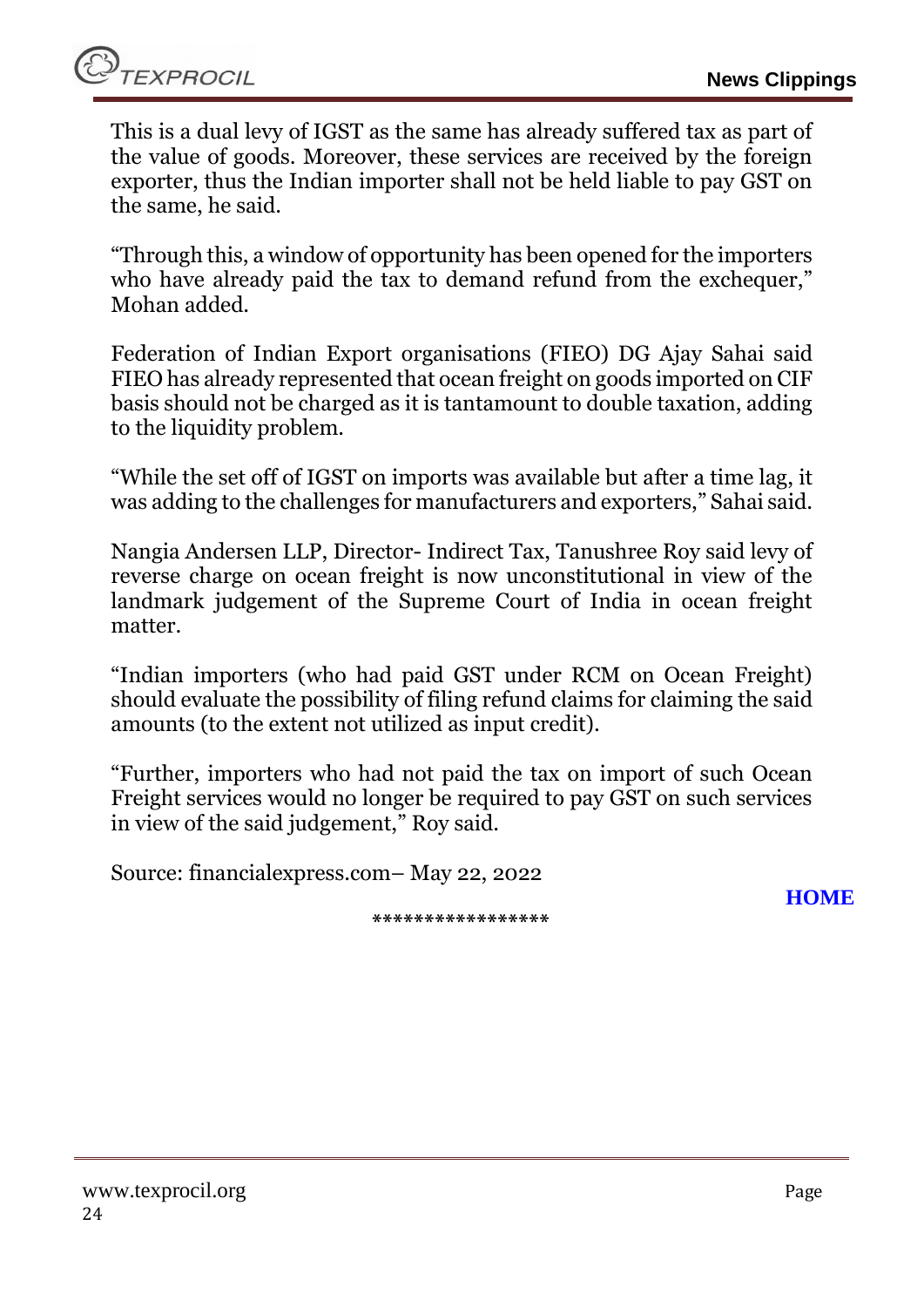# <span id="page-24-0"></span>**GST Council may consider modification in monthly tax payment form for better ITC reporting**

The GST Council is likely to consider modification in summary return and monthly tax payment form, GSTR-3B, in its meeting next month, with a view to check fake input tax credit claims and expedite settlement of genuine ones, an official said.

According to officials, the modified form will provide clarity with regard to gross input tax credit (ITC) due to the taxpayer, the amount claimed in a particular month and the net amount left in the taxpayer's ledger.

A meeting of the Goods and Services Tax (GST) Council, the highest decision making body in the GST matter, is likely to be held next month. The modified form will help in checking bogus ITC claims and ensure that honest taxpayers are able to timely avail the ITC benefit.

"The law committee of the GST Council is looking at streamlining the GSTR-3B so that there is further clarity on ITC disclosure. The modified GSTR-3B is expected to be put up before the Council in its next meeting," the official told PTI. GSTR-3B, which is a summary statement and monthly GST payment form, is filed in staggered manner between 20th, 22nd and 24th of every month for different categories of taxpayers.

AMRG & Associates Senior Partner Rajat Mohan said the changes in monthly tax payment form would help identify taxpayers who are claiming ineligible tax credit.

"The new form would bring in changes in the reporting of gross tax credit by financial institutions, including banks and NBFCs, companies in the oil and gas sector, extra neutral alcohol manufacturing, public transportation services, healthcare and educational services," Mohan said.

Precise reporting of the gross tax credit would also iron out the delays in the distribution of tax revenues between the Centre and states, he added. In its next meeting the Council will also consider the report of the panel of ministers on applicability of GST on casinos, race courses and online gaming.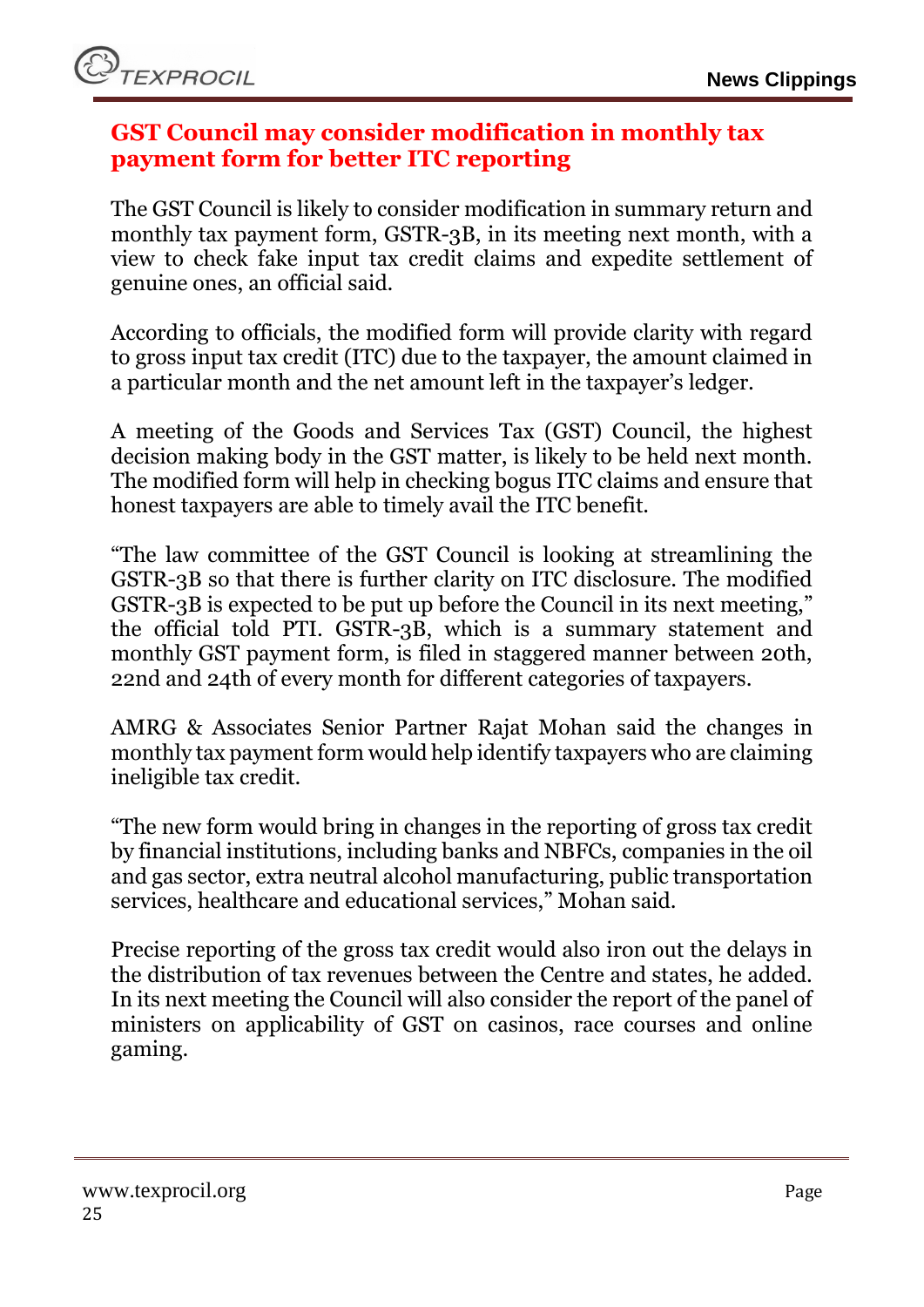The group of state ministers unanimously decided on hiking the tax rate on these services to 28 per cent, besides working out a method of valuing these services for the purpose of levying this tax.

Currently, services of casinos, horse racing and online gaming attract 18 per cent GST. The GoM would decide on the method of valuing the services.

Source: financialexpress.com– May 22, 2022

**\*\*\*\*\*\*\*\*\*\*\*\*\*\*\*\*\***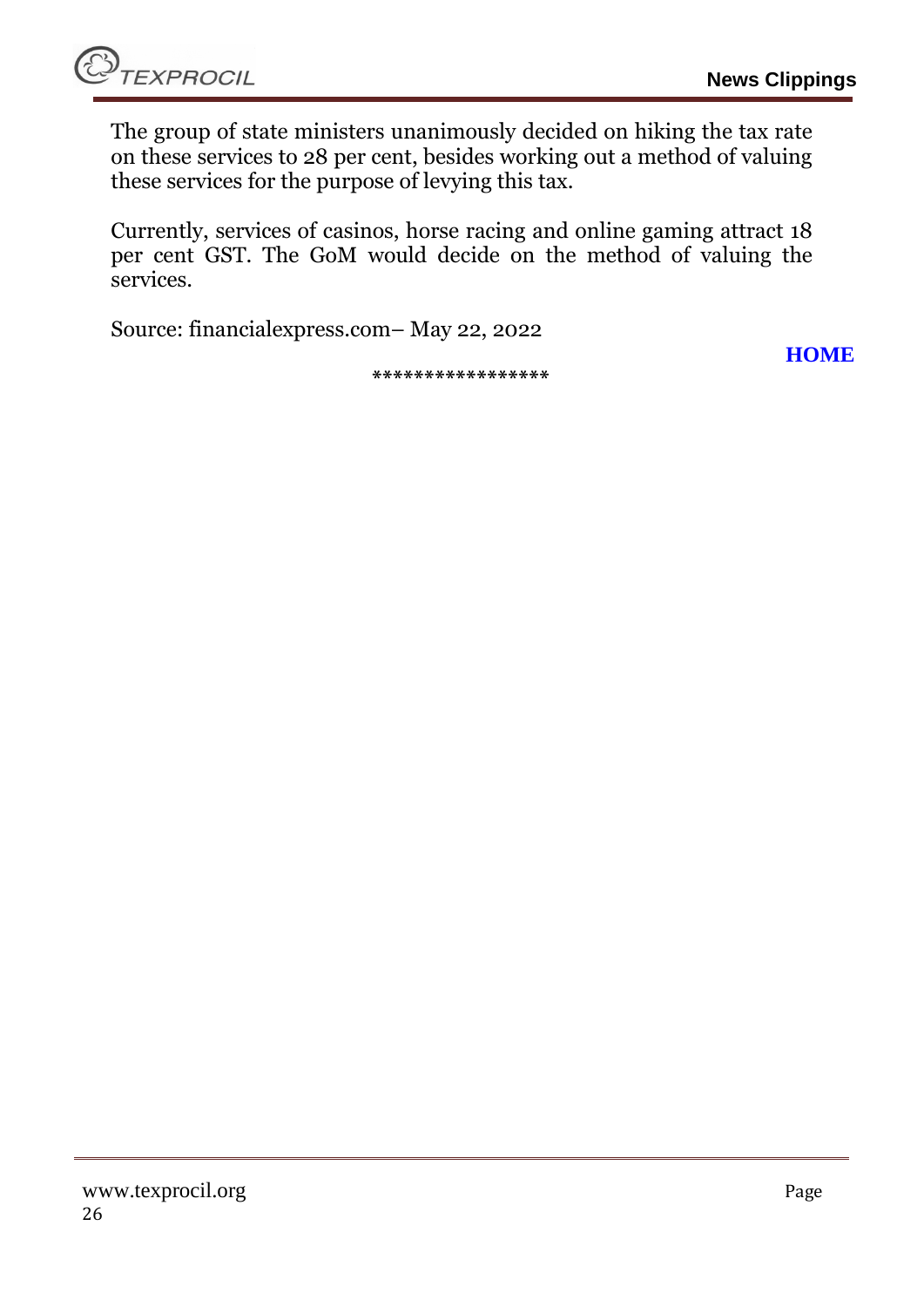# <span id="page-26-0"></span>**Denim makers embrace blends as cotton prices soar**

Come winter you may find branded jeans made of blended fabric and not pure cotton. To address the issue of high prices of cotton and other raw materials and unable to pass on higher prices to their customers, a few denim manufacturers are taking to value-engineering denims by blending in other fibres. Cotton prices have gone as high as Rs 97,000 a candy at a time when manufacturers are facing other inflationary pressures as well.

Vinay Thadani, CEO, Vishal Fabrics Limited, said, "As cotton prices have gone up, we have begun moving towards blending other fibres such as lycra and polyester with cotton to reduce costs. Against 5% of our product portfolio, we are now aiming at 12% of our product mix being blends. Denim manufacturers are compelled to find cost-reducing measures."

The case of Arvind Limited is similar, according to market sources. "High cotton prices have added pressure on manufacturers of denims. The denim division of Arvind is also focussed on value-engineering its products by blending cotton with different fibres. The idea is to not compromise on quality," said a source privy to the development.

Industry players say in the Indian market, blended denims may be seen in jeans when the fall-winter collection is launched.

Polyester blends, according to them, will not work well in the Indian climate.

A lot of brands in foreign markets are readily accepting blended fabrics, which was not the case earlier. Manufacturers are going the extra mile to ensure quality is not compromised and the texture and feel of the fabric doesn't change too much.

Several MSME denim manufacturers are also experimenting with blended fabrics. Saurav Jalan, director of a textile manufacturing company, said, "We are experimenting with blends and the response has been good over the past six months as clients are also in no position to raise prices.

We're exploring blends with polyester and other man-made fibres. This is helping bring down costs by as much as Rs 130 a kg, reducing dependence on cotton significantly."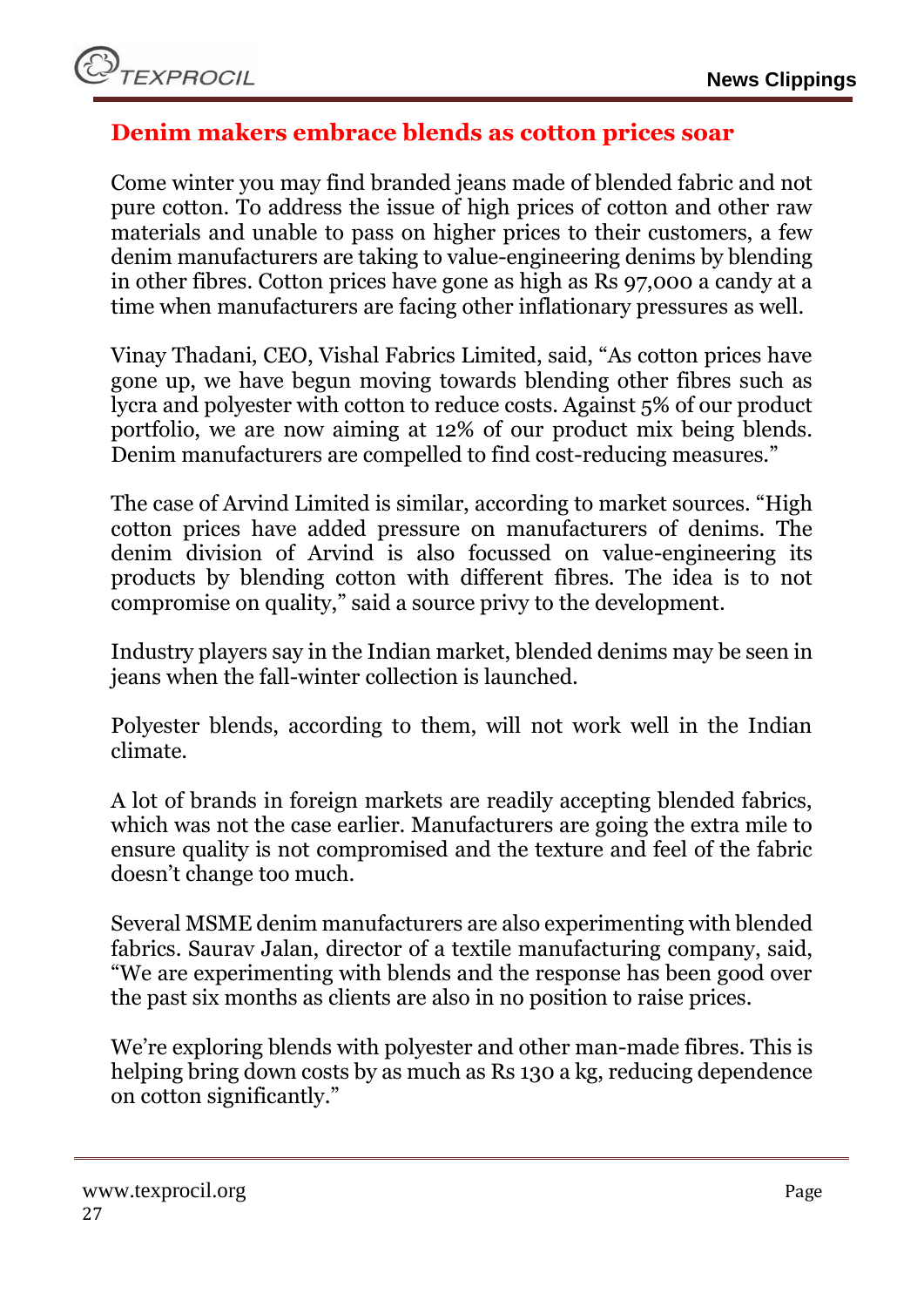**[HOME](#page-0-0)**

"Cotton prices in India have seen the steepest increase compared to other markets. Interestingly, in China, the increase in cotton prices has been minimal. This is limiting the competitiveness of Indian manufacturers, who are forced to value-engineer products," said an industry source.

Source: timesofindia.com– May 22, 2022

**\*\*\*\*\*\*\*\*\*\*\*\*\*\*\*\*\***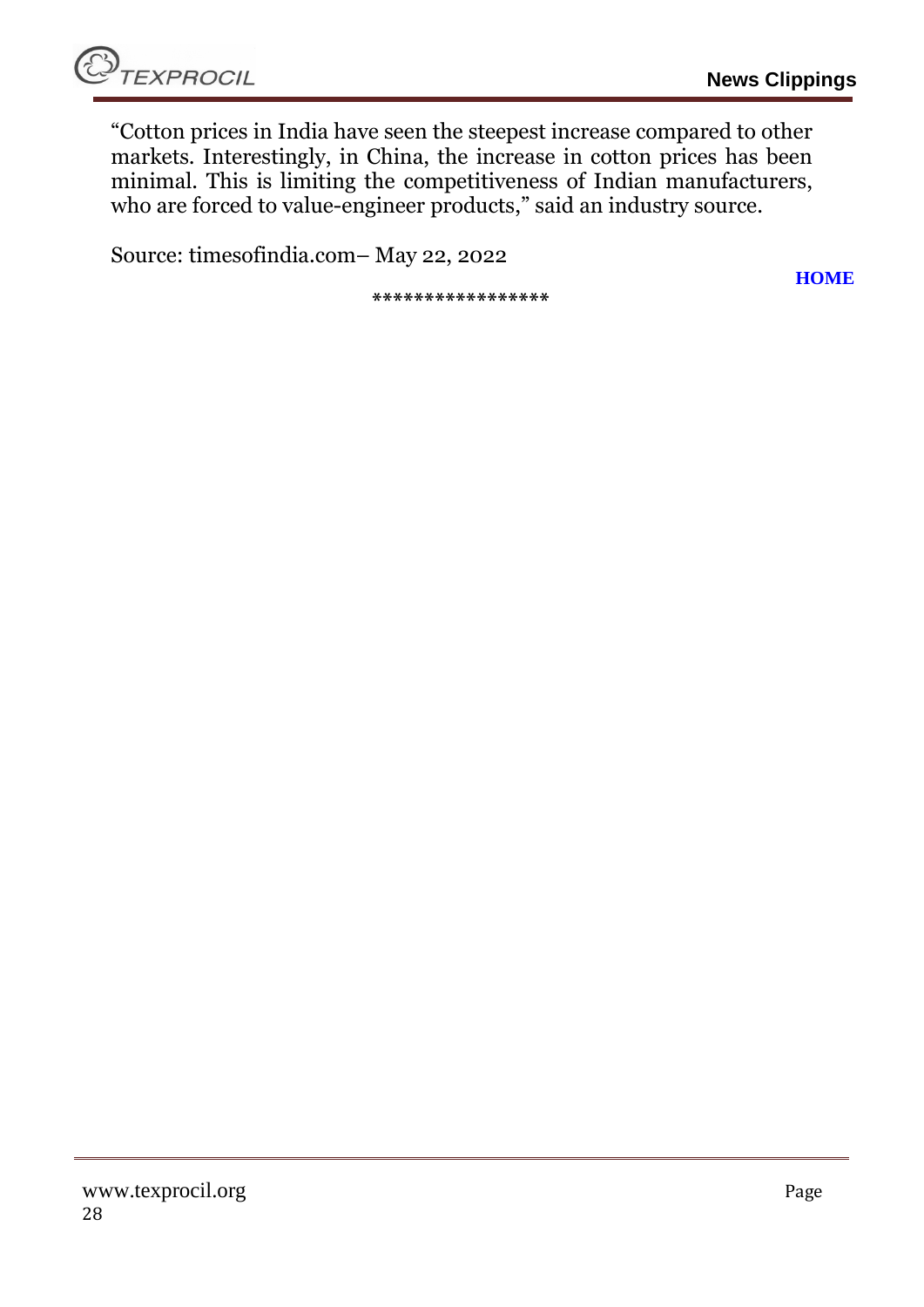## <span id="page-28-0"></span>**Panipat textile exports down 60%, courtesy Ukraine war, rise in yarn prices**

The Russia-Ukraine war, hike in cotton yarn prices and freight charges have hit Panipat's export business by up to 60 per cent this year. Cancellation and halting of orders has put exporters in trouble.

Panipat generally has around Rs 45,000-crore annual turnover, including Rs 15,000 crore from exports alone. Around 450 units functioning here export handloom products, blankets, bed sheets, cushions and hundreds of other items all over the world.

Lalit Goyal, president of the Panipat Exporters' Association, said cotton yarn prices had increased to around Rs 330 per kg from Rs 160 per kg earlier. Open-end yarn, which was earlier available at Rs 120 a kg, had gone up to Rs 170-190 a kg now, he said.

The slowdown in exports started in the beginning of this year. There were hardly any fresh orders from overseas buyers. The previously placed orders were also cancelled or held up by them, Goyal asserted.

"If the situation doesn't improve in the coming days, textile exporters will lose business worth around Rs 7000-8000 crore this fiscal. That will be a big setback for Panipat-based exporters," he said. Ashok Gupta, vicepresident of the association, said skyrocketing freight charges had increased the production cost by 15-18 per cent.

"The economic conditions in America and Europe have led to a slump in demand, thus adversely affecting the Panipat textile industry. If the situation doesn't improve, employment crisis will also set in," he said.

The industry

Rs 45,000-cr annual turnover of Panipat textile industry

Rs 15,000 cr out of this comes from exports only

Rs 8,000 cr likely reduction in exports, if the situation does not improve

450 textile export units functional in Panipat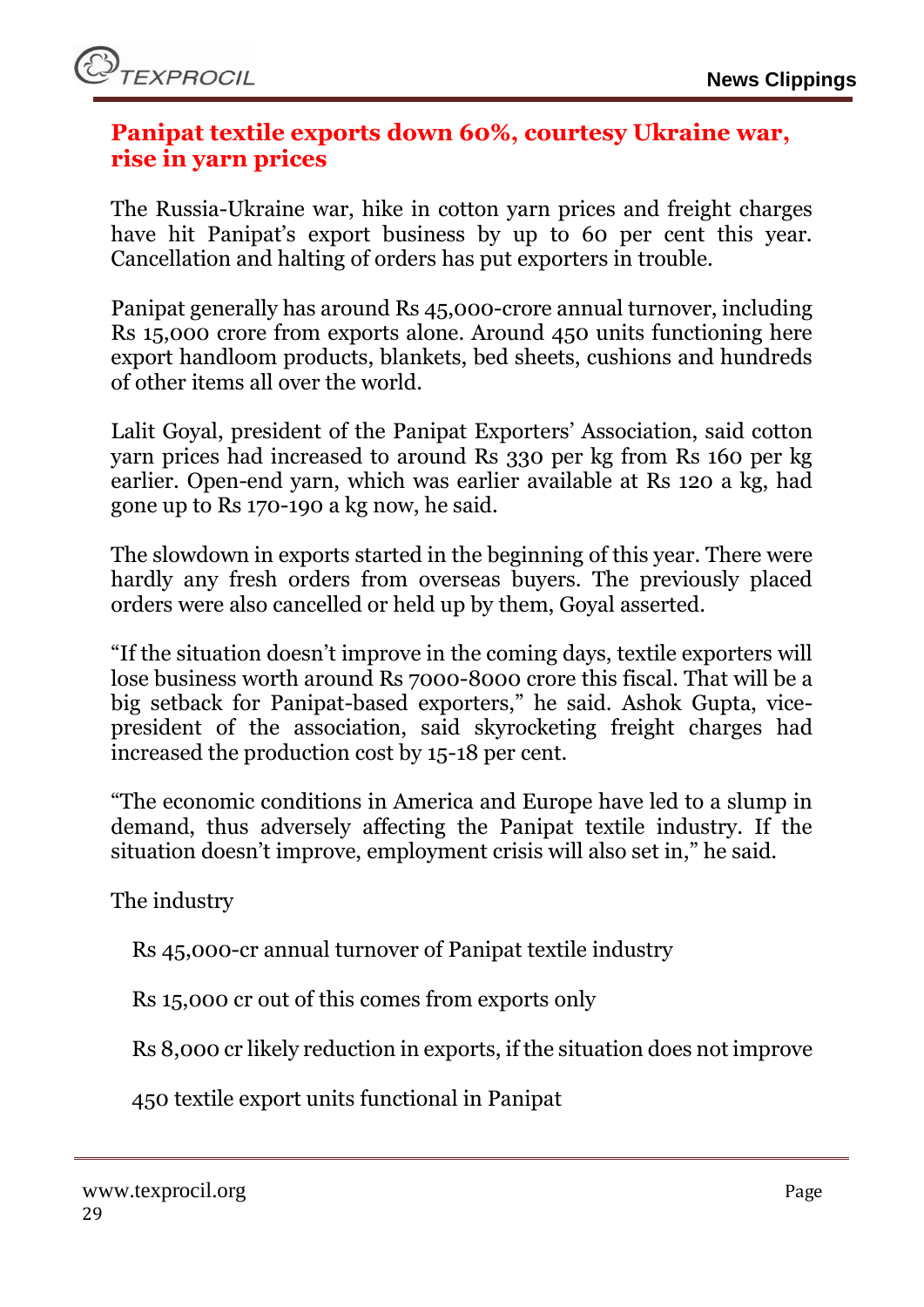

The blow

Rs 330 per kg is the cotton yarn price; up from the earlier Rs 160/kg

Rs 190 per kg price of open-end yarn; up from Rs 120/kg

18% hike in the production cost due to the increased freight charges

Source: tribuneindia.com– May 22, 2022

**\*\*\*\*\*\*\*\*\*\*\*\*\*\*\*\*\***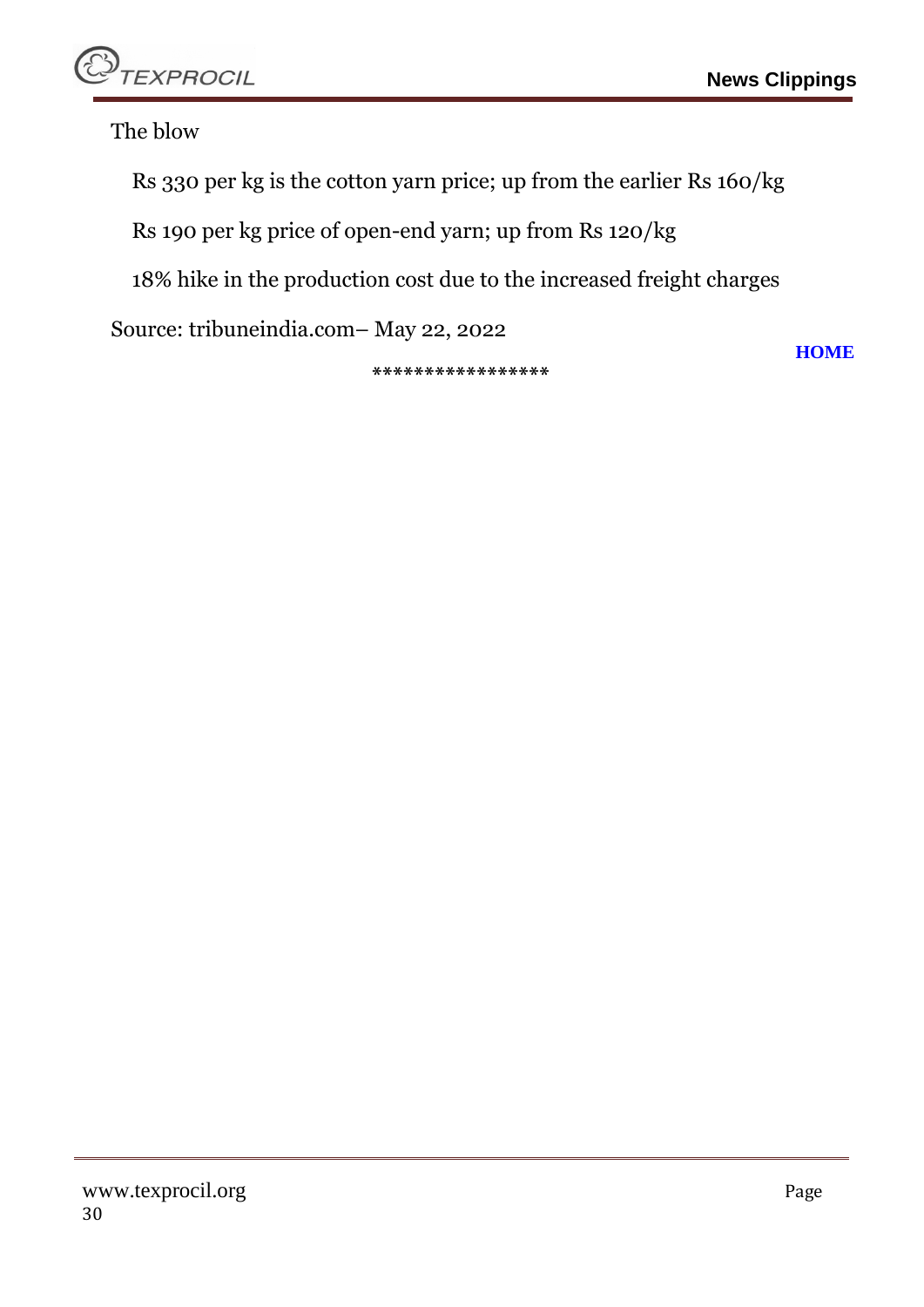# <span id="page-30-0"></span>**Cotton prices high, garment-makers diversify in Punjab**

Spiralling cotton and cotton yarn prices seem to be taking a toll on the garments industry in India and Punjab is no exception. While exporters fear losing clients, manufacturers catering to the domestic market have diversified into polyester-blended garments to offset high cotton prices.

A fall in cotton production in the last season coupled with a significant rise in demand by textile units, which had secured export orders, led to the shortage of cotton in the country.

In the last one year, cotton yarn prices have risen from

Rs 175 per kg to Rs 400 per kg. At Rs 150 a kg, polyester yarn costs nearly one-third of the cotton. So, it makes sense for the garment-makers to diversify. As per the industry, due to diversification, there has been a spurt in the demand for polyester-knitted yarns. The domestic market for garments is pegged at Rs 3.25 lakh crore and it is almost three times the export market.

In Punjab, Ludhiana is the major garment hub. There are around 10,000 units in Ludhiana involved in the entire textile value chain.

Not only smaller units, even bigger players are feeling the heat of the increasing cost of yarn. Even the government's decision to abolish import duty on cotton hasn't provided the much-needed reprieve to the ailing textile industry.

Harish Dua, MD of Ludhiana-based KG Exports, said, "Those who were catering to the domestic market diversified into polyester garment. Exporters, however, doesn't have much choice. They fear losing clients as unreasonable price increase makes manufacturers uncompetitive in the international market and we end up losing clients."

Exporters demand that the government should immediately ban the export of cotton yarn, else there would have a cascading effect on each stage of manufacturing.

Source: tribuneindia.com– May 22, 2022

**\*\*\*\*\*\*\*\*\*\*\*\*\*\*\*\*\***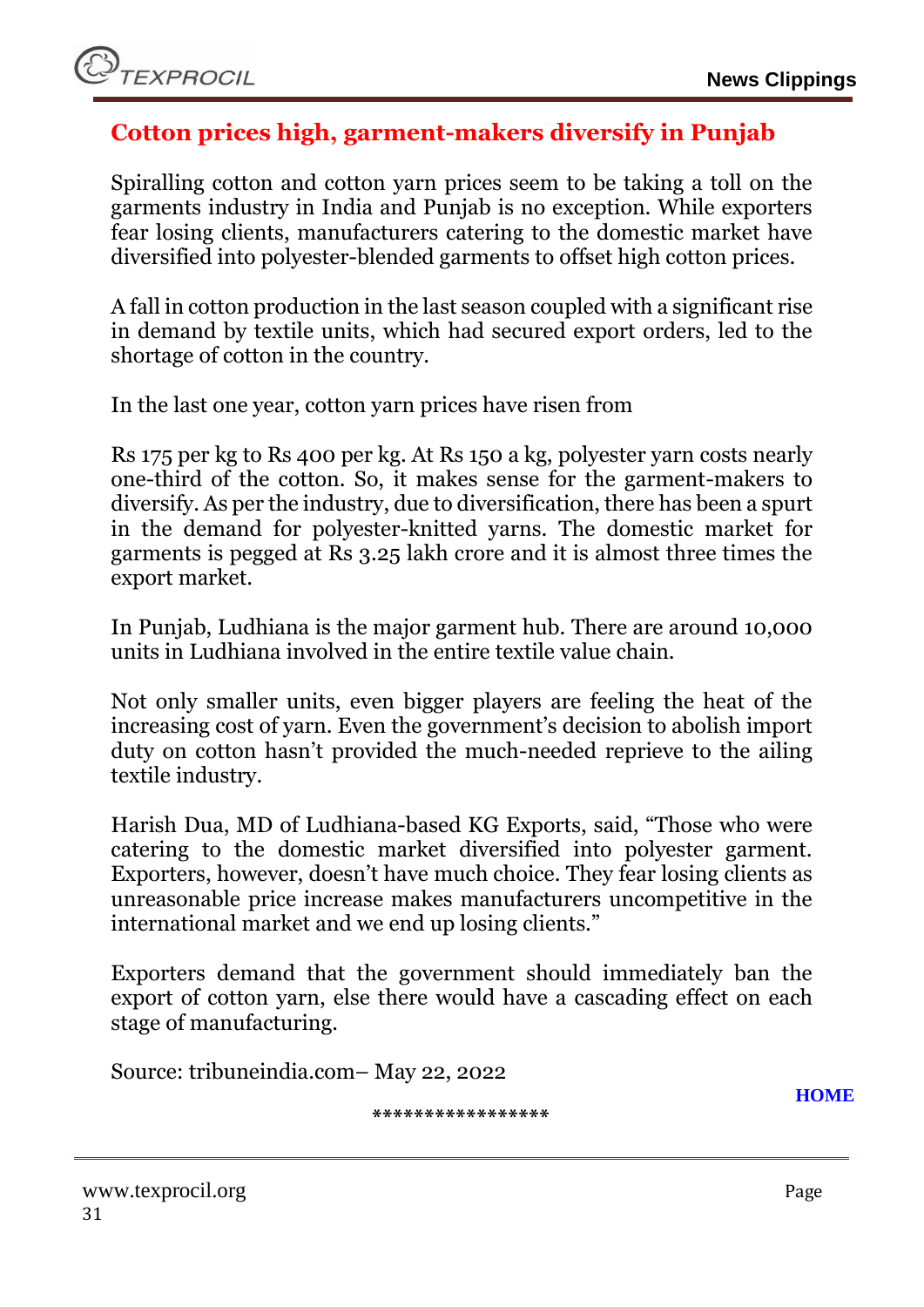## <span id="page-31-0"></span>**Industries welcome reduction in duties on raw materials**

Elastomeric Filament Yarn production is limited in the country and removal of anti-dumping duty will help the industry produce value-added products

Textile and clothing industry has welcomed the removal of anti-dumping duty on Elastomeric Filament Yarn (EFY), which is used largely in production of denim products.

Chairman of Confederation of Indian Textile Industry T. Rajkumar and chairman of Southern India Mills' Association Ravi Sam said in press statements that the EFY production was limited in the country and removal of anti-dumping duty would help the industry produce valueadded products. It would also improve competitiveness of denim products in the international market.

The Government had removed anti-dumping duty on most of the manmade fibres and their raw materials. The textile industry was facing a grave crisis because of sky-rocketing cotton prices. Reduction of excise duty on fuel would reduce the transportation cost of cotton to a certain extent. For textile mills in Tamil Nadu, more than 95 % of cotton requirement comes from other States.

They added that reducing the customs duty on plastic product raw materials, their intermediaries and calibrating reduction in customs duty on raw materials and intermediaries for iron and steel would benefit the textile machinery, spares and accessory manufacturers.

A. Sakthivel, president of Federation of Indian Export Organisations, said similar measures were needed for some of the textile inputs as rising prices were making it extremely difficult for exporters of apparels to face price competition. Levy of export duty on cotton and duty free import of cotton yarn would improve availability of these inputs at competitive cost for the apparel sector.

Source: thehindu.com– May 22, 2022

**\*\*\*\*\*\*\*\*\*\*\*\*\*\*\*\*\***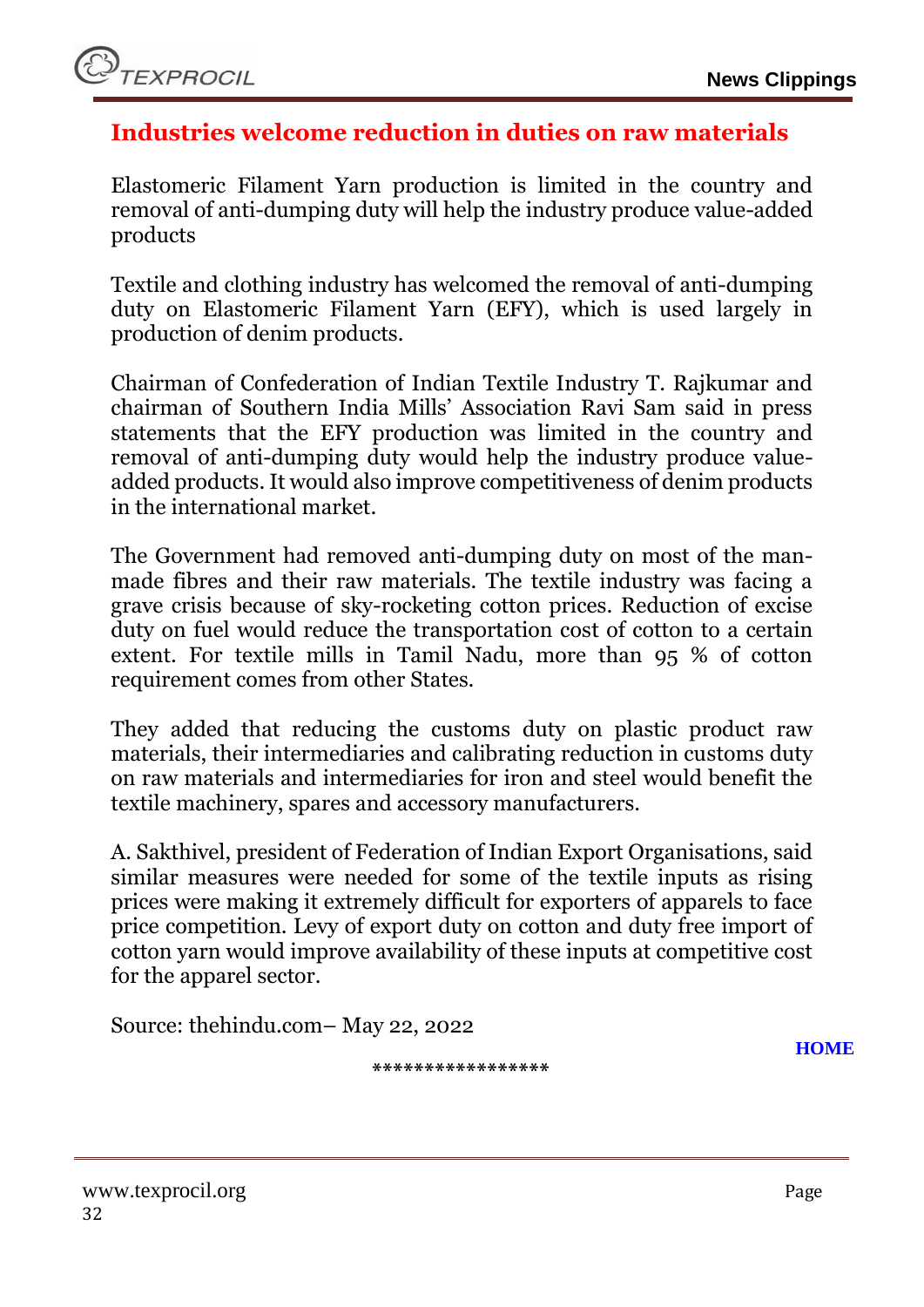# <span id="page-32-0"></span>**Punjab govt to acquire 250 acres, hold demand survey for mega textile park**

The Punjab government plans to acquire another 250 acres of land and undertake a demand survey for the proposed mega textile park in Ludhiana under the PM-MITRA scheme.

The state government has pitched a site in Kum Kalan tehsil of Ludhiana, which has one of the largest textile clusters in north India, for the textile parks project to be set up under the Prime Minister Mega Integrated Textile Region and Apparel (PM-MITRA) scheme. In all, seven parks have been planned by the central government in different parts of the country. Availability of contiguous and encumbrance-free land parcel of over 1,000 acres along with other textiles-related facilities are primary requirements for consideration of any site under the scheme having a total outlay of ₹4,445 crore.

Director-cum-secretary, industries and commerce, Sibin C said there is requirement of 250 acres of land for which the process has already been initiated to meet the 1,000-acre land requirement for the project. Of the site proposed by the state for the big-ticket project, the Greater Ludhiana Area Development Authority (GLADA), a special development authority of the housing and urban development department, owns 957 acres, but 197 acres out of this land parcel is currently under litigation.

The additional land requirement emerged following the discussions a team of the Union ministry of textiles led by special secretary VK Singh had with senior officers of industries department, district administration and GLADA as well as representatives of textile industry during its visit to the state about 10 days ago.

An official privy to the discussions said the central team pointed out the need for 1,000 acres encumbrance-free land with contiguity. "As portions of the land available with GLADA are under litigation or under stay by the judicial courts, additional area needs to be acquired to fill the minimum land requirement for the project," said the official who did not want to be named.

The state industries department has written to the principal secretary, department of housing and urban development, regarding fulfilling the additional land requirement at the earliest.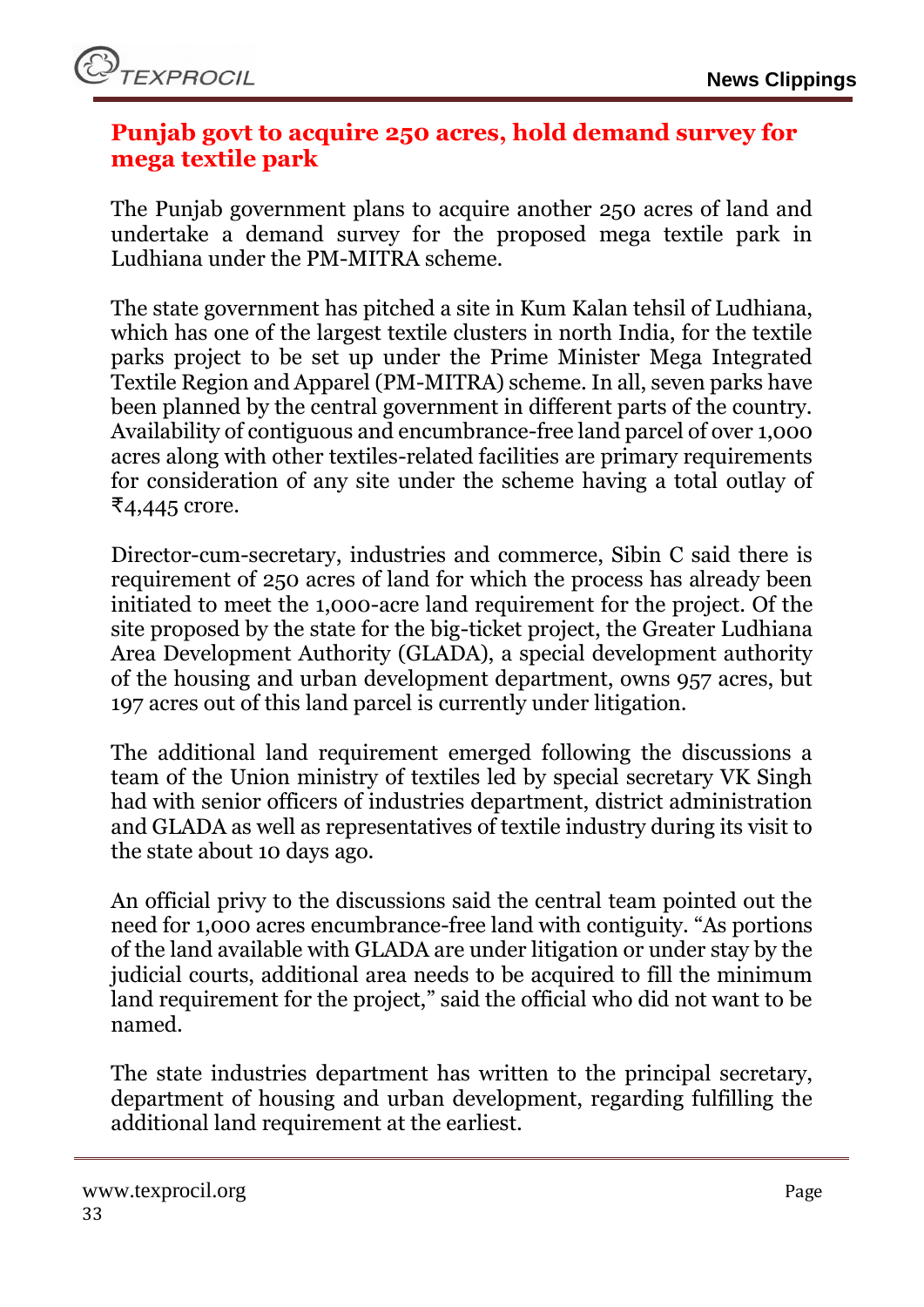Besides a demand survey from the industry, another issue raised by the textiles ministry's team during the discussions was road connectivity to the proposed site, especially approach road to the Ludhiana-Rupnagar expressway, to the proposed site, along with its likely date of completion. "These are prerequisites for considering the site for setting up the textile park in the first phase of the scheme," the official said.

Punjab is among the top 10 states for textile and garment exports, supplying primarily to the US, UAE, UK and Australia.

As per the scheme notified by the central government, the textile parks will be set up at greenfield (fresh) or brownfield (existing) site locations in different states to create an integrated value chain right from spinning, weaving, processing/dyeing and printing to garment manufacturing at a single location.

For a greenfield park, the central government's capital development support will be 30% of project cost with a cap of  $\overline{\xi}$ 500 crore. The park will be developed by a special purpose vehicle to be owned by the state government and the central government in a public-private partnership (PPP) mode. The government hopes to generate about one-lakh direct and two-lakh indirect jobs per park.

Source: hindustantimes.com– May 23, 2022

**[HOME](#page-0-0)**

**\*\*\*\*\*\*\*\*\*\*\*\*\*\*\*\*\***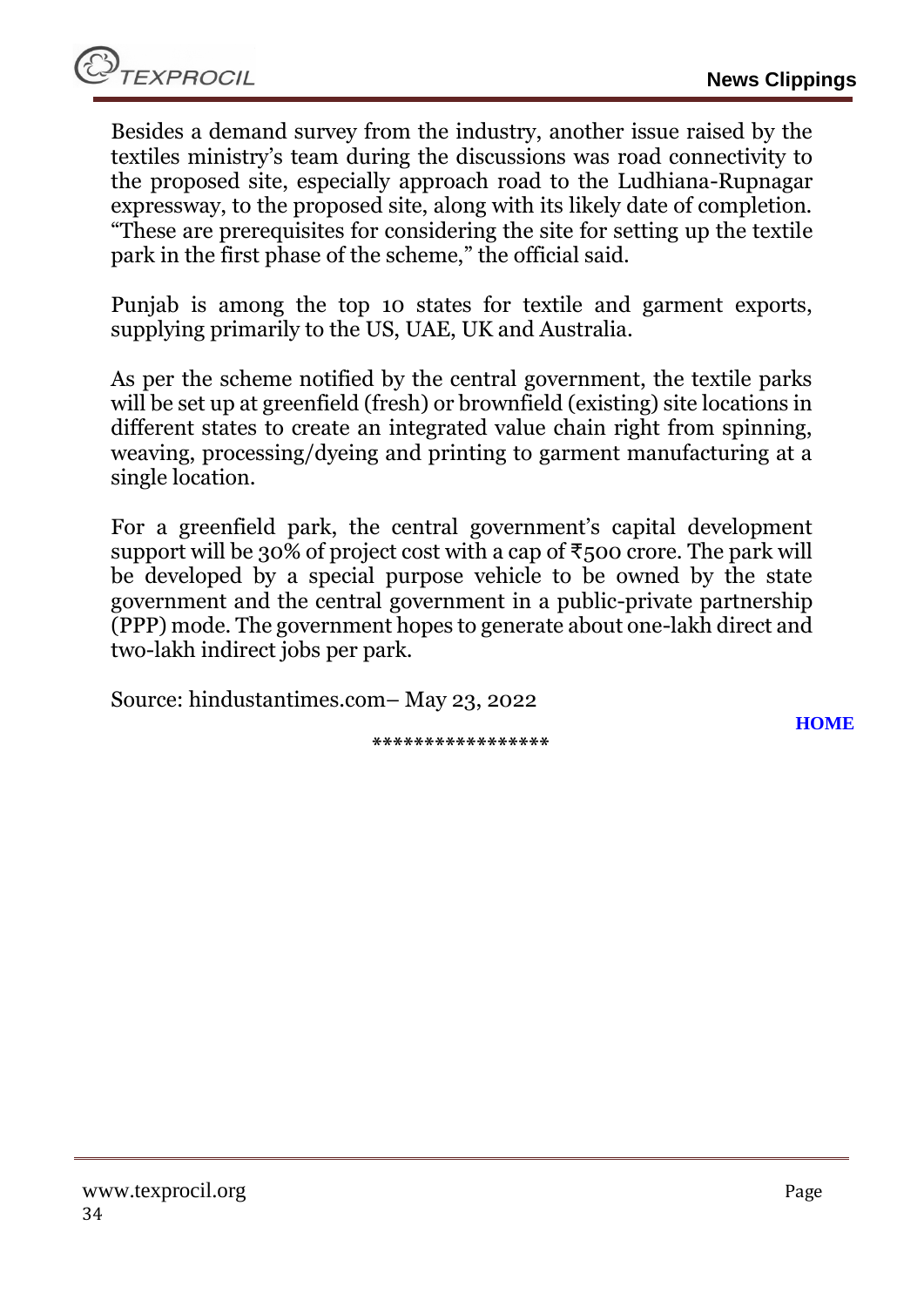# <span id="page-34-0"></span>**Spinning units in Coimbatore to stop cotton procurement**

Several small-scale spinning mills have decided to stop production as cotton prices have crossed ₹1 lakh a candy (356 kg).

South India Spinners' Association president J. Selvan has said in a press release that cotton prices had increased 53 % between January this year and now, whereas yarn prices were up by only 21 %. The mills were incurring a loss of ₹50 to ₹60 per kg of yarn.

Several mills had already reduced the working hours and shifts. They were unable to buy cotton at high prices and face erosion of working capital. Hence, the Association members had decided to stop procurement of cotton and would suspend operations till cotton prices reduced.

Meanwhile, Open end Spinning Mills Association president G. Arulmozhi said in a press release that over 600 open end spinners, employing almost two lakh workers and supplying yarn to weaving units in this region, had decided to switch over to polyester/viscose yarn production from cotton as the raw material prices had seen a sharp hike in prices.

The open end spinning mills use waste cotton from the textile mills as raw material. Last month, the price of waste cotton was ₹120 a kg as against ₹155 a kg now.

The textile mills are increasing the waste cotton prices frequently and hence, it is unviable for the open end spinners to continue with waste cotton, he claimed.

President of Cotton Association of India Atul Ganatra said the decision of textile mills to close the units was not a good sign for the entire textile value chain.

Source: thehindu.com– May 22, 2022

**\*\*\*\*\*\*\*\*\*\*\*\*\*\*\*\*\***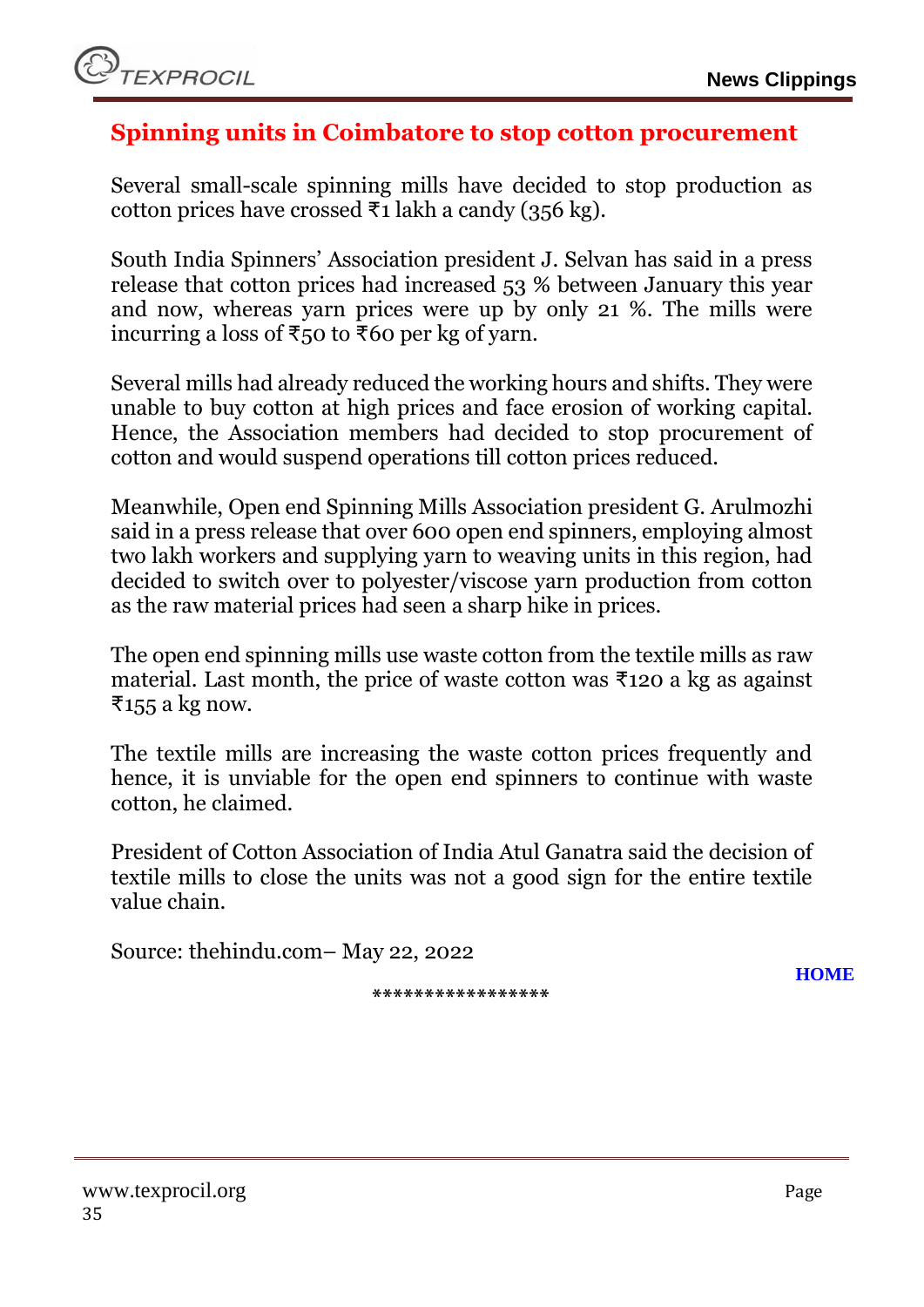

#### <span id="page-35-0"></span>**Textile manufacturers' strike shuts 1.5L power loom units**

Over 1.5 lakh power loom weavers closed their facilities, as textile manufacturers went on a 15-day general strike protesting against rising yarn prices in Tiruppur and Coimbatore. Textile manufacturers have stopped supplying 'warp' yarn to weaving units, so power loom units closed.

Tamil Nadu Powerloom Weaving Owners Association (West TN) president said, "As cotton yarn prices keep increasing, grey fabrics and textile manufacturers find it tough to run their business. They used to supply 'warp' yarn to power loom weaving units and we would supply grey and textile fabrics such as bedsheets, tablecloths, and cloths for hospital and railway departments.

Since the fabric was neither dyed nor printed, it was good business. But cotton yarn prices are affecting the textile business. First, they decided to halt production by up to 50% for a few days. From today (Sunday), they decided to stop production and supply of 'warp' yarn for 15 days. Without warp, we can't run the machines. Workers too will suffer due to the closure of facilities."

Palladam Powerloom Weaving Unit Owners Association President P Velusamy said, "Textile manufacturers provide weavers 'warp' yarn every Monday and get the finished goods on a contract basis. Not all weaving units stock up the warp for emergencies. So, none of the weaving units will be working from Sunday."

Source: newindianexpress.com– May 23, 2022

**[HOME](#page-0-0)**

**\*\*\*\*\*\*\*\*\*\*\*\*\*\*\*\*\***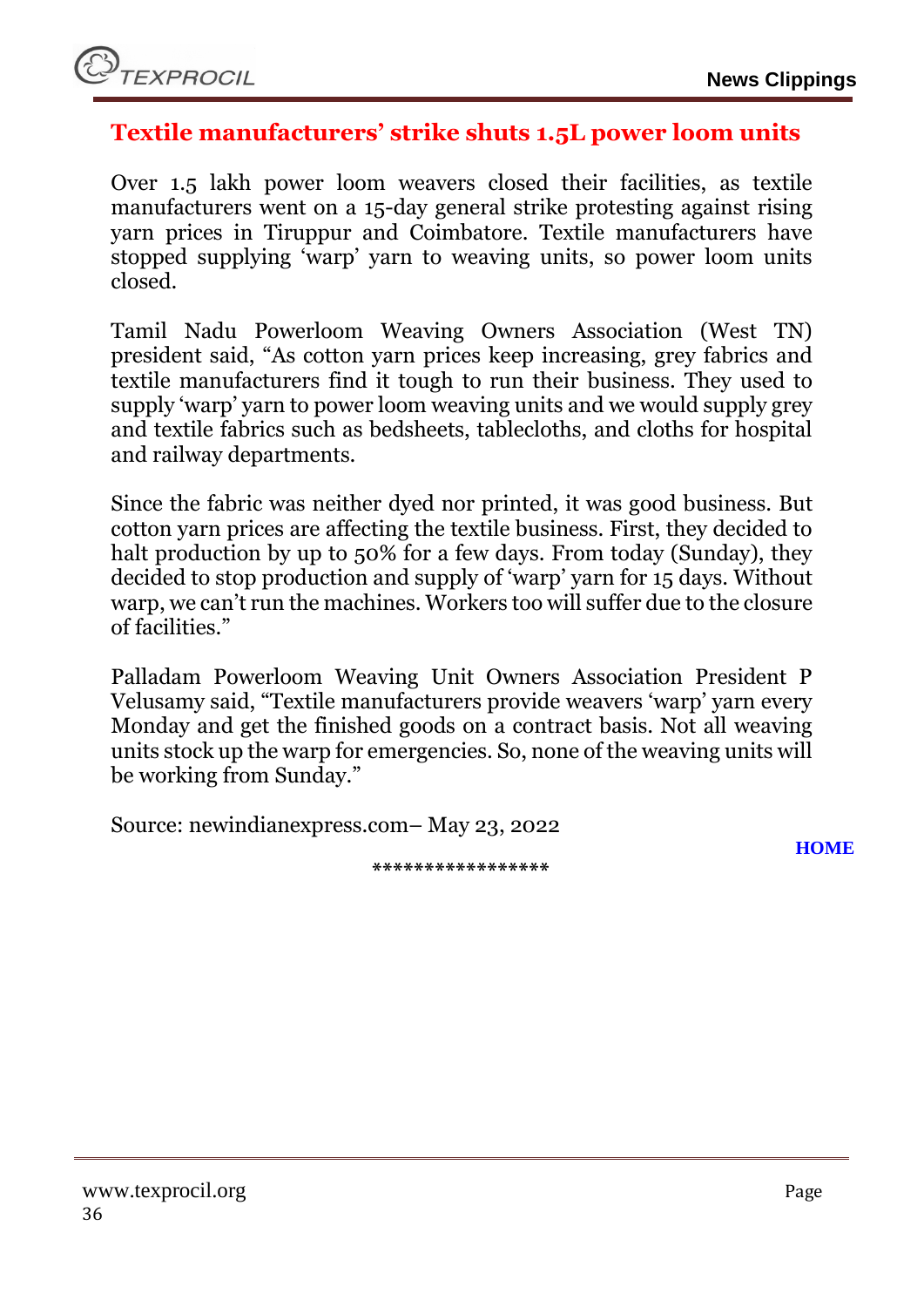# <span id="page-36-0"></span>**What is fast fashion and is it a cause for concern?**

In a country where a big chunk of population is employed in textile sector, it might be an odd question to ask. But it is worth asking. Do we make too many clothes, buy too much of them, and junk too many of them?

According to an IndiaSpend report, over 1 million tonnes of textiles are thrown away in India every year. This report is one among many others that have argued that fast fashion is hurting the environment by creating a false sense of demand for the next and latest fresh look, which is an everchanging notion. But, what does the term 'fast fashion' actually mean? Let's find out.

India is one of the top fast fashion manufacturing hubs globally and its own fashion demand is also growing. In this context, it is important to understand the concerns attached.

But, first, what exactly is fast fashion? The fashion industry used to have two seasons a year earlier. Manufacturers and designers used to roll out new collections for each season. But in 2000, some international brands introduced about 52 micro seasons a year. There were new launches almost every week, flooding markets with more and more stylish cloths. This was called fast fashion.

According to the Corporate Finance Institute, the term fast fashion refers to rapidly produced and consumed fashion products that are manufactured to meet fast-changing trends. In part, it is a sales technique, the rapid speed of which gives organisations using it a competitive advantage.

Fast fashion calls for clothes to move quickly from the fashion ramps into the hands of consumers in a bid to take advantage of the latest trend. The average consumer goes away happy as fast fashion allows them to buy the hot new look at an affordable price.

Not to mention, the rise of fast fashion reflects the success we have had in coming up with cheaper and speedier manufacturing processes and shipping methods. It also reflects the increase in consumer purchasing power, especially among the young.